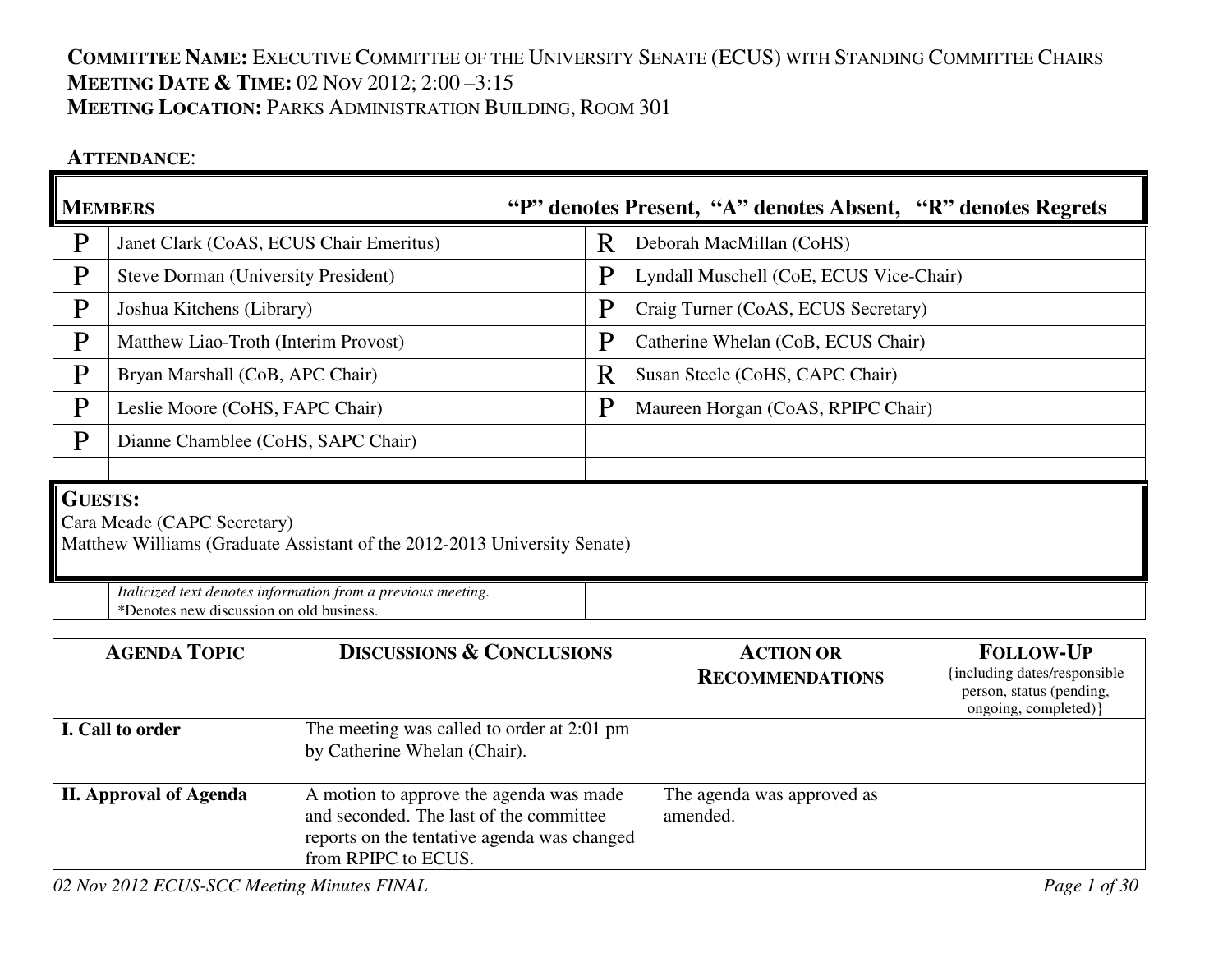| <b>III. Approval of Minutes</b> | A motion to consider the 26 Oct 2012 ECUS-      | The 26 Oct 2012 ECUS minutes   |
|---------------------------------|-------------------------------------------------|--------------------------------|
|                                 | SCC minutes was made and seconded. These        | were approved as amended to be |
|                                 | minutes had been circulated to the meeting      | posted to minutes.gcsu.edu.    |
|                                 | attendees via email with no revisions offered.  |                                |
|                                 | Craig Turner sought committee review of the     |                                |
|                                 | draft of the PPPM motion. Revisions to this     |                                |
|                                 | motion were made including $(1)$ the deletion   |                                |
|                                 | of the first word ("to") from parts c and d and |                                |
|                                 | (2) the replacement in part b of the first word |                                |
|                                 | "reformat" with the phrase "coordinate the      |                                |
|                                 | reformatting of."                               |                                |
| <b>IV. Reports</b>              |                                                 |                                |
|                                 |                                                 |                                |
| <b>President's Report</b>       | <b>Chancellor Visit:</b> The USG Chancellor,    |                                |
|                                 | Hank Huckaby, will be visiting Georgia          |                                |
| <b>Steve Dorman</b>             | College on Wednesday, 7 Nov 2012. The           |                                |
|                                 | Chancellor will be meeting with students,       |                                |
|                                 | faculty, President's cabinet and others. In     |                                |
|                                 | particular, the Chancellor will want to         |                                |
|                                 | meet with representatives of the                |                                |
|                                 | University Senate. Catherine Whelan was         |                                |
|                                 | asked to coordinate with Monica Starley         |                                |
|                                 | for scheduling the meeting with the             |                                |
|                                 | university senate representatives.              |                                |
|                                 | <b>Bomb Threat:</b> A serious "event"<br>2.     |                                |
|                                 | occurred yesterday (Thu 01 Nov 2012)            |                                |
|                                 | when a bomb threat to Georgia College           |                                |
|                                 | was called into 911. President Dorman           |                                |
|                                 | was pleased with the professionalism and        |                                |
|                                 | efficiency of the handling of all the           |                                |
|                                 | logistics including the campus evacuation       |                                |
|                                 | by university public safety, community          |                                |
|                                 | authorities, and emergency personnel.           |                                |
|                                 | 3. Association of American Colleges and         |                                |
|                                 | <b>Universities (AAC&amp;U) Meeting: The</b>    |                                |
|                                 | session of this meeting that seemed most        |                                |
|                                 | significant to President Dorman was the         |                                |
|                                 | demographer report that provided some           |                                |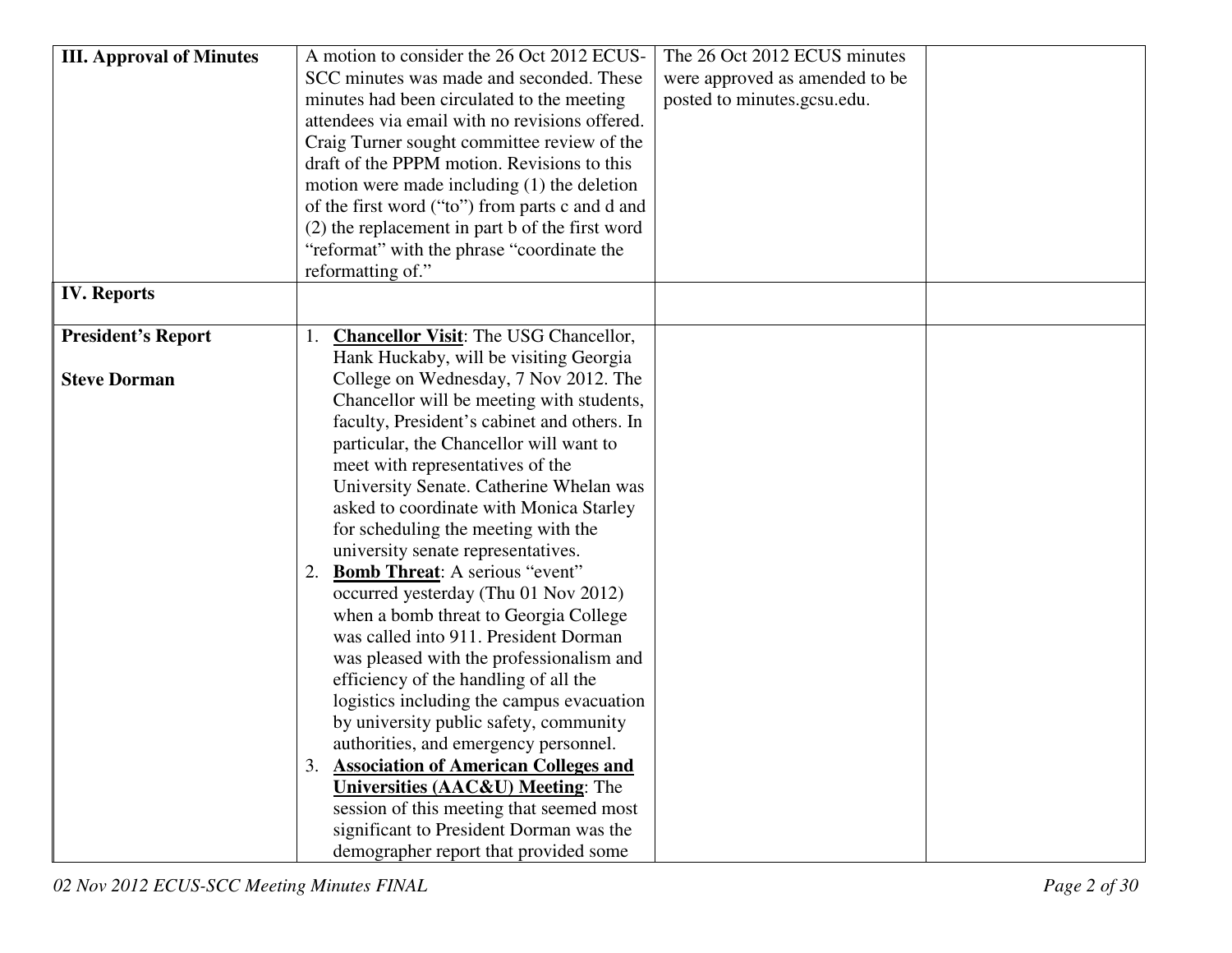|                           | information that will greatly assist with    |
|---------------------------|----------------------------------------------|
|                           | planning for the future.                     |
| <b>Provost's Report</b>   | <b>Common Meeting Time (Procedure)</b><br>1. |
|                           | a. Interim Provost Liao-Troth brought        |
| <b>Matthew Liao-Troth</b> | and circulated a draft document              |
|                           | entitled "Procedures for Class"              |
|                           | Scheduling and Common Meeting                |
|                           | Time Policy" inviting and welcoming          |
|                           | feedback on this draft. He noted that        |
|                           | these procedures, when finalized,            |
|                           | would be placed in the Policies,             |
|                           | Procedures and Practices Manual and          |
|                           | serve to supplement the Classroom            |
|                           | Utilization and Common Meeting               |
|                           | Time Policy passed by the University         |
|                           | Senate (See motion 0910.APC.003.P)           |
|                           | 2. Veteran Services                          |
|                           | a. Interim Provost Liao-Troth and            |
|                           | <b>Chief Student Affairs Officer</b>         |
|                           | Harshbarger have formed a task               |
|                           | force to prepare a white paper on            |
|                           | administrative policy and procedures         |
|                           | for veteran services. Dr. Liao-Troth         |
|                           | recommended that this white paper            |
|                           | be routed to SAPC to coordinate              |
|                           | with their efforts on seeking ways to        |
|                           | provide support services for students        |
|                           | with connections to the military such        |
|                           | as veterans.                                 |
|                           | <b>University Senate Website</b><br>3.       |
|                           | a. Interim Provost Liao-Troth provided       |
|                           | an update on the technical support           |
|                           | for the web site of the university           |
|                           | senate.                                      |
|                           | b. While this support had previously         |
|                           | been provided via the IDEAS unit,            |
|                           | there will be some reorganization to         |
|                           | move this into the IT unit. Efforts to       |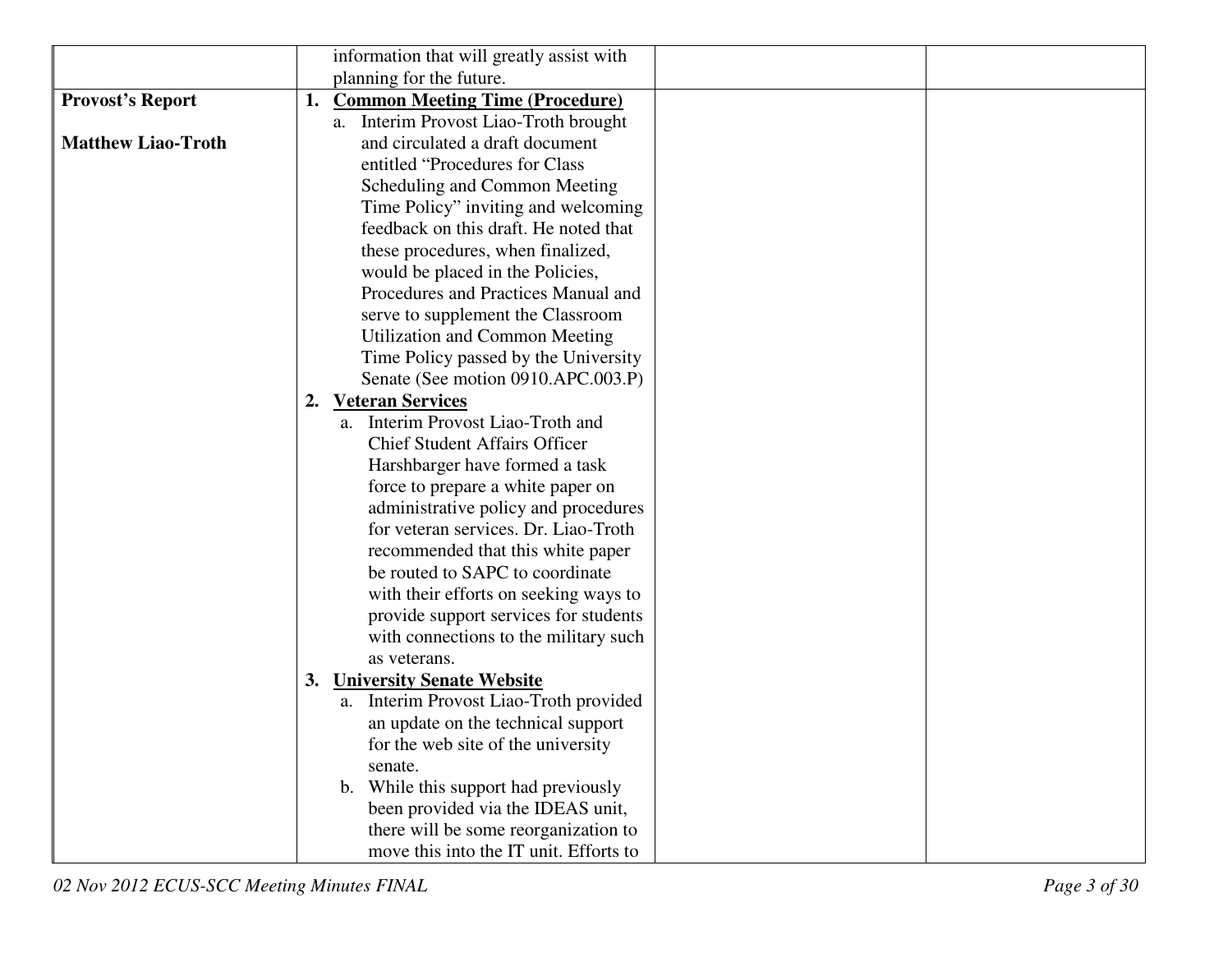|                                  | hire a person to offer this support are   |
|----------------------------------|-------------------------------------------|
|                                  | in progress and the hope is to have       |
|                                  | this person in place sooner rather        |
|                                  | than later.                               |
|                                  | Interest in purchasing some of the        |
|                                  | software that is implemented on the       |
|                                  | senate database (specifically the         |
|                                  | legislative tracking system that we       |
|                                  | call the online motion database) has      |
|                                  | been expressed by another university      |
|                                  |                                           |
|                                  | outside the USG. Efforts to negotiate     |
|                                  | on this matter are ongoing.               |
|                                  |                                           |
| <b>FAPC (Faculty Affairs</b>     | There are no motions being proposed by    |
| <b>Policy Committee) Report-</b> | FAPC for consideration at the 16 Nov 2012 |
|                                  | University Senate meeting. A summary of   |
| <b>Leslie Moore</b>              | the FAPC deliberation at its 26 Oct 2012  |
|                                  | meeting is as follows.                    |
|                                  | 1. Student Opinion Surveys Webinars: At   |
|                                  | the request of the Interim Provost, FAPC  |
|                                  | has formed a Student Opinion Survey       |
|                                  | work group to collect information on      |
|                                  | nationally normed student opinion survey  |
|                                  | instruments including those instruments   |
|                                  | recommended by the work group of the      |
|                                  | University Chairs Council, specifically   |
|                                  | IDEA and ETS SIR II. This work group      |
|                                  | decided to schedule webinars to gather    |
|                                  | this information and has recently had its |
|                                  | webinar with IDEA and will soon have      |
|                                  | its webinar with ETS SIR II.              |
|                                  | 2. Student Opinion Surveys Next Steps:    |
|                                  | Leslie Moore sought guidance on what      |
|                                  | FAPC was to do with the information and   |
|                                  | FAPC recommendations (if any) that        |
|                                  | may emerge. After some discussion, the    |
|                                  | general agreement of those present was to |
|                                  | recommend to Leslie Moore that FAPC       |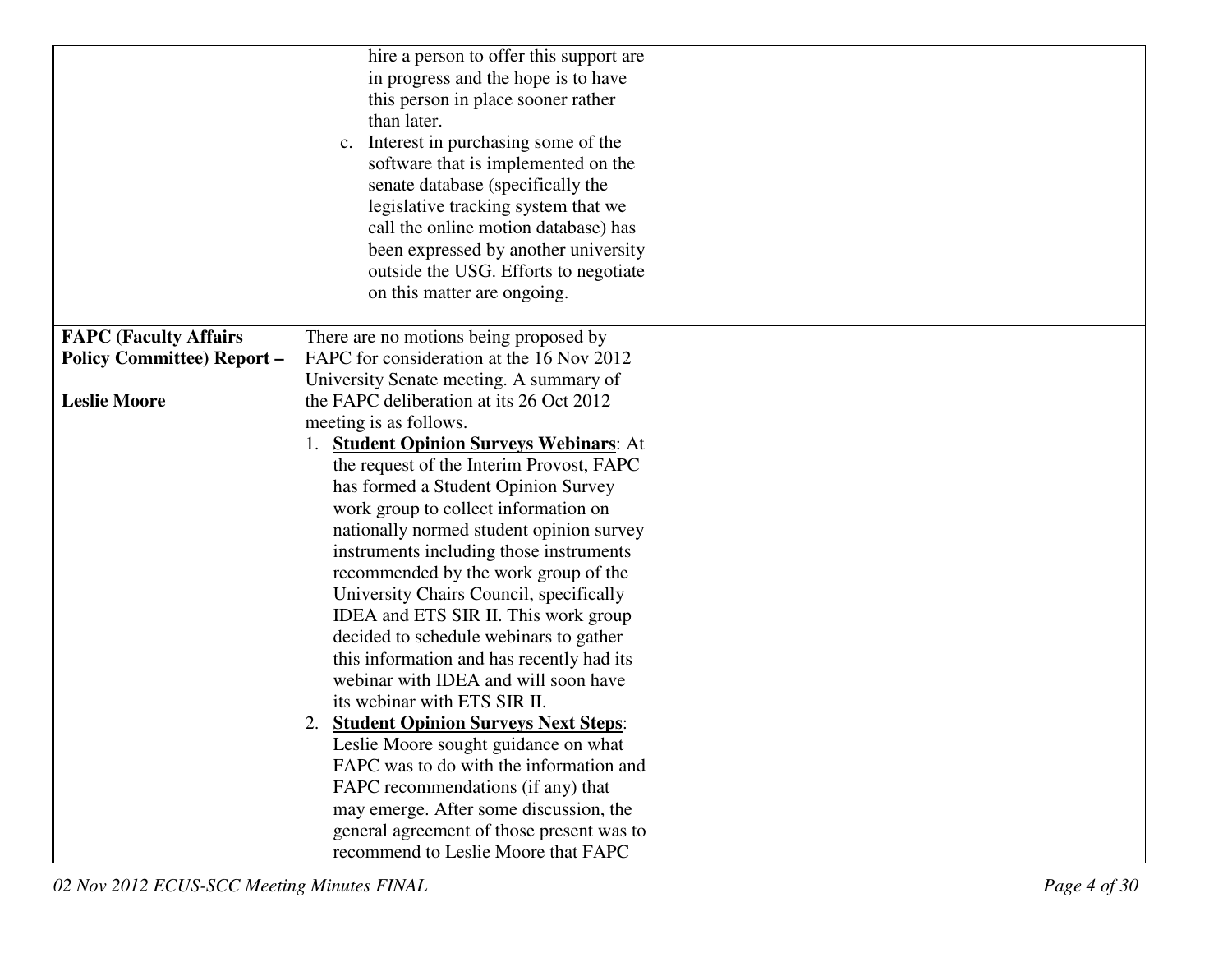|                                    | offer its recommendations on the Student        |                                |                            |
|------------------------------------|-------------------------------------------------|--------------------------------|----------------------------|
|                                    | Opinion Surveys to the university senate        |                                |                            |
|                                    | in the form of a resolution seeking the         |                                |                            |
|                                    | endorsement of the University Senate.           |                                |                            |
|                                    | 3. Post-Tenure Review: FAPC had also            |                                |                            |
|                                    | discussed options to continue the review        |                                |                            |
|                                    | of the post-tenure review language in the       |                                |                            |
|                                    | Policies, Procedures and Practices              |                                |                            |
|                                    | Manual and had agreed to defer this             |                                |                            |
|                                    | consideration until there was clarity on        |                                |                            |
|                                    |                                                 |                                |                            |
|                                    | the implementation status of this policy        |                                |                            |
|                                    | across the university. Interim Provost          |                                |                            |
|                                    | Liao-Troth indicated that he had recently       |                                |                            |
|                                    | reviewed this matter and indicated that         |                                |                            |
|                                    | the post-tenure policy is implemented           |                                |                            |
|                                    | across the university. He went on to note       |                                |                            |
|                                    | that the first step of this implementation      |                                |                            |
|                                    | is the notification of faculty who are          |                                |                            |
|                                    | scheduled to undergo post-tenure review         |                                |                            |
|                                    | by the Office of Academic Affairs and           |                                |                            |
|                                    | that these notifications were in progress.      |                                |                            |
|                                    | Leslie Moore thanked the Interim Provost        |                                |                            |
|                                    | for this information indicating that she        |                                |                            |
|                                    | will share this with FAPC members.              |                                |                            |
| <b>RPIPC</b> (Resources,           | 07 Sep 2012                                     | 07 Sep 2012                    | 07 Sep 2012                |
| <b>Planning, and Institutional</b> | 1. There are no motions being proposed by       | 1. The item of smoking policy  | 1. Maureen Horgan will     |
| <b>Policy) Report-</b>             | RPIPC for consideration at the 21 Sep           | was formally steered to        | ensure that RPIPC          |
|                                    | 2012 University Senate meeting                  | RPIPC for consideration.       | consider the smoking       |
| <b>Maureen Horgan</b>              | 2. At its 24 Aug 2012 meeting, RPIPC            | Specific suggestions to focus  | <i>policy matter,</i>      |
|                                    | adopted operating procedures that were          | on awareness, education, and   | particularly the           |
|                                    | comparable to those of the 2011-2012            | enforcement of the policy      | logistics of smoking       |
|                                    | RPIPC and prioritized tentative agenda          | were offered.                  | <i>policy enforcement.</i> |
|                                    | items. Among its tentative agenda items         | There was conversation about   | 2. Maureen Horgan will     |
|                                    | were smoking policy (enforcement),              | the status of the Common       | ensure that the 2012-      |
|                                    | common meeting time task force,                 | <b>Meeting Time Task Force</b> | 2013 RPIPC consider        |
|                                    | university service recognition lag (e.g.        | noting it was a group formed   | the status and             |
|                                    | faculty being recognized in the spring of       | and charged by the 2011-       | continuation of the        |
|                                    | their $11^{th}$ year for ten years of service), | 2012 RPIPC and that it was     | <b>Common Meeting</b>      |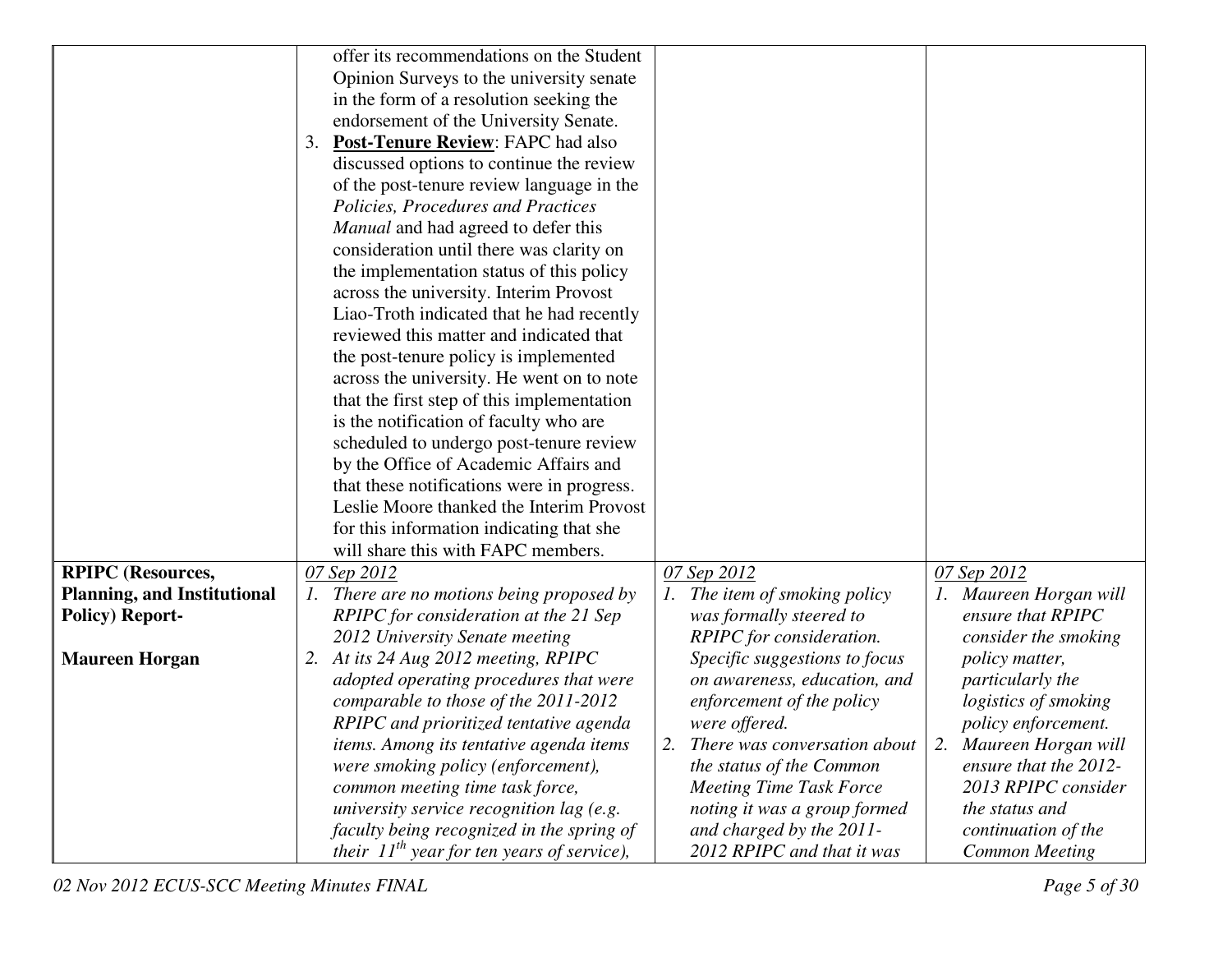| <b>Shared Leave, University Email Listservs</b> | appropriate for the 2012-         | Time Task Force.               |
|-------------------------------------------------|-----------------------------------|--------------------------------|
| (e.g. the many messages received from           | 2013 RPIPC to consider            |                                |
| the sender GC Communications),                  | whether its desire is to          | 05 Oct 2012                    |
| Website and CAS Issues.                         | authorize and formalize the       | 1. Maureen Horgan is           |
| 3. At its 28 Sep 2012 meeting, RPIPC will       | continuation of this task         | ensuring that RPIPC            |
| consider the aforementioned topics of           | force.                            | consider the smoking           |
| University Email Lists and Website and          |                                   | <i>policy matter.</i>          |
| CAS Issues in consultation with John            | 05 Oct 2012                       | 2. Maureen Horgan did          |
| Hachtel, Associate Vice President of            | There was a lively discussion on  | ensure that RPIPC              |
| <b>Strategic Communications, and Robert</b>     | the common meeting time topic     | consider the status and        |
| Orr, Chief Information Officer.                 | stimulated by the task force      | continuation of the            |
| 4. At its 26 Oct 2012 meeting, RPIPC will       | statement. Conversation points    | <b>Common Meeting</b>          |
| consider the aforementioned topics of           | <i>included:</i>                  | Time Task Force.               |
| Service Recognition Lag and Shared              | 1. There was a suggestion to      | Maureen Horgan to<br>$\beta$ . |
| Leave in consultation with Rod Kelly,           | formally document guidance        | seek feedback from the         |
| <b>Director and Chief Human Resources</b>       | on the common meeting time        | <b>Common Meeting</b>          |
| Officer.                                        | and classroom scheduling in       | Time Task Force on             |
|                                                 | some official repository such     | the inclusion on the           |
| 05 Oct 2012: There are no motions being         | as documenting it as practice     | editorial suggestions          |
| proposed by RPIPC for consideration the 19      | or procedure in the Policies,     | to its statement offered       |
| Oct 2012 University Senate meeting.             | <b>Procedures and Practices</b>   | during the 05 Oct              |
| 1. RPIPC Representatives to other groups:       | Manual.                           | 2012 review by ECUS            |
| a. Lucy Kachmarik agreed to be the              | 2. Two perspectives regarding     | and Standing                   |
| RPIPC representative on the                     | the common meeting time task      | Committee Chairs.              |
| Signage Committee.                              | force recommendation that         |                                |
| b. Greg Mahan agreed to be the                  | colleges consider                 | 02 Nov 2012                    |
| RPIPC representative on the                     | implementing a college-level      | 1. Maureen Horgan did          |
| Sustainability Council.                         | common meeting time were          | seek and receive               |
| 2. Items that RPIPC agreed to address at        | offered (a) classes should be     | feedback from the              |
| its 26 Oct 2012 meeting include:                | scheduled first and then the      | <b>Common Meeting</b>          |
| a. Shared Leave and Service                     | meeting times identified $(b)$ if | Time Task Force on             |
| Recognition Lag. Rod Kelly,                     | the college elected to have       | the inclusion of the           |
| Director and Chief Human                        | one, the common college           | editorial suggestions to       |
| Resources Officer, will attend the              | meeting time should be            | its statement offered          |
| meeting.                                        | identified as some class time     | during the 05 Oct 2012         |
| b. Smoking Policy Enforcement. Amy              | "on the grid" (say the $8-8:50$   | review by ECUS and             |
| Whatley, Associate Director of the              | MWF block or 2:00-3:15 TR         | <b>Standing Committee</b>      |
| <b>Wellness and Recreation Center met</b>       | block, etc.) with no classes      | Chairs.                        |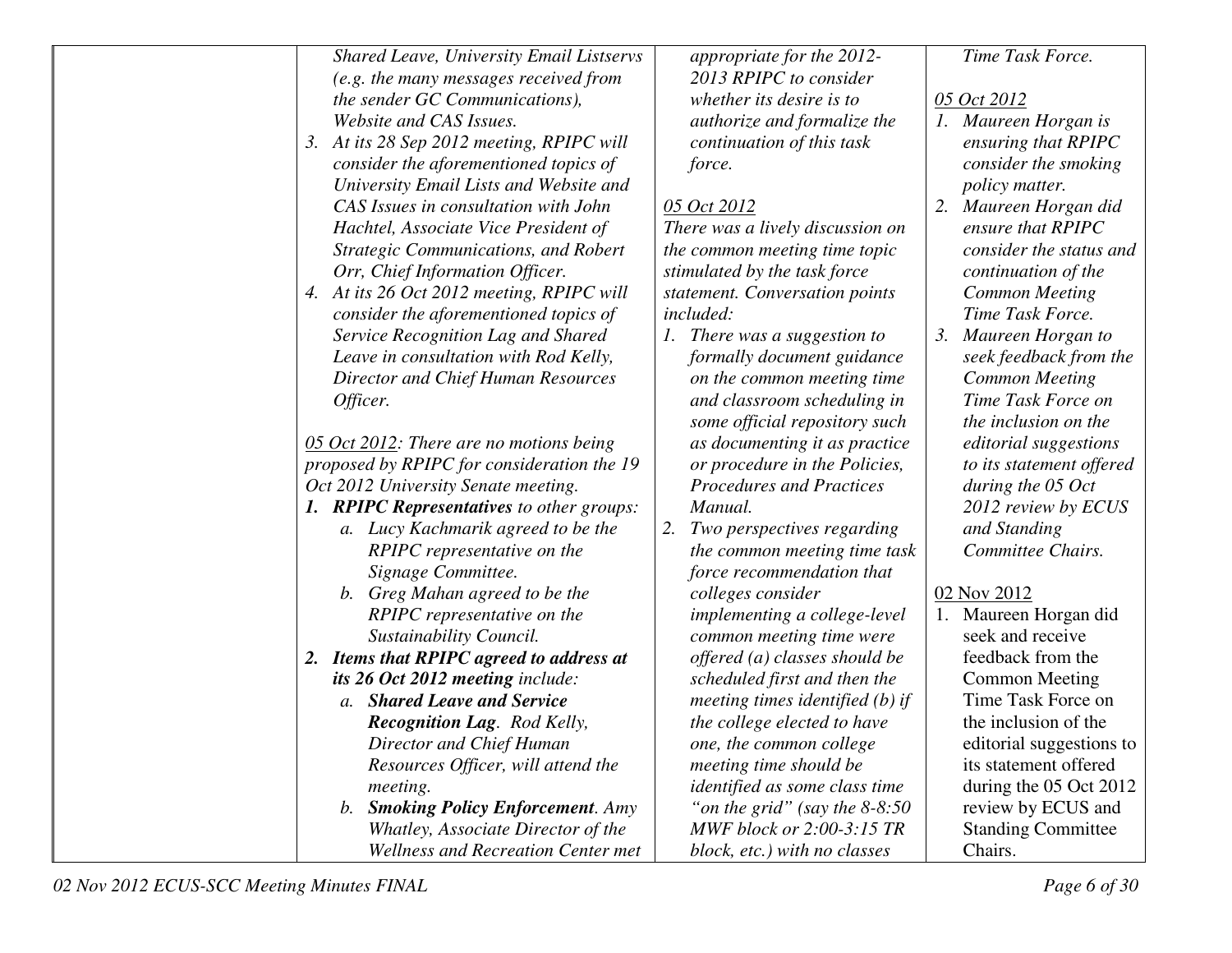|    | with Freshman Senator Juawn             | scheduled by that college       |  |
|----|-----------------------------------------|---------------------------------|--|
|    | Jackson (who also represents the        | during the selected block, thus |  |
|    | Student Services Committee) about       | making the classrooms used      |  |
|    | suggestions from students. The          | by that college available for   |  |
|    | students are interested in taking the   | use by the other colleges.      |  |
|    | lead on enforcement. Maureen            | Those present were split on     |  |
|    | Horgan has extended an invitation to    | these views and no clear        |  |
|    | Juawn Jackson to attend the 26 Oct      | consensus for either of these   |  |
|    | 2012 meeting of RPIPC.                  | opinions emerged.               |  |
|    | c. Public Art Policy. Maureen Horgan    | 3. An editorial suggestion for  |  |
|    | has already started collecting          | the task force document was     |  |
|    | information on public art policies at   | offered. Specifically to change |  |
|    | other COPLAC institutions.              | the phrase referencing the      |  |
| 3. | <b>Workgroup updates</b>                | college common meeting time     |  |
|    | a. Common Meeting Time Task             | from "during which no           |  |
|    | <b>Force.</b> Sally Humphries, Chair of | classes would be scheduled"     |  |
|    | the Task Force, prepared a              | to "during which no classes"    |  |
|    | statement which is a clarification of   | have been scheduled." There     |  |
|    | the policy suggested in the report by   | was agreement that the task     |  |
|    | the Classroom Utilization Committee     | force document should not be    |  |
|    | chaired by Mark Pelton. There is        | modified and distributed more   |  |
|    | more flexibility allowed than was       | widely as a statement from      |  |
|    | understood when many colleges           | the task force without          |  |
|    | implemented the new schedule.           | ensuring that the task force    |  |
|    | 4. Guests at 28 Sep 2012 RPIPC meeting: | was in agreement with the       |  |
|    | a. John Hatchel, Associate VP for       | proposed modification. Thus     |  |
|    | <b>Strategic Communications</b> spoke   | Maureen Horgan was              |  |
|    | about the need to:                      | charged to consult Sally        |  |
|    | <i>i.</i> Improve the reputation of the | Humphries and obtain            |  |
|    | strategic communications unit           | feedback from the task force    |  |
|    | that he directs,                        | regarding proposed editorial    |  |
|    | ii. Create a strategic plan for a       | <i>modifications.</i>           |  |
|    | flexible branding personality that      |                                 |  |
|    | can be used for recruiting (a           | 02 Nov 2012                     |  |
|    | Media Relations Manager should          | There were no actions or        |  |
|    | be hired and in place within            | recommendations offered to      |  |
|    | three weeks)                            | RPIPC at this meeting.          |  |
|    | Create a new university website<br>iii. |                                 |  |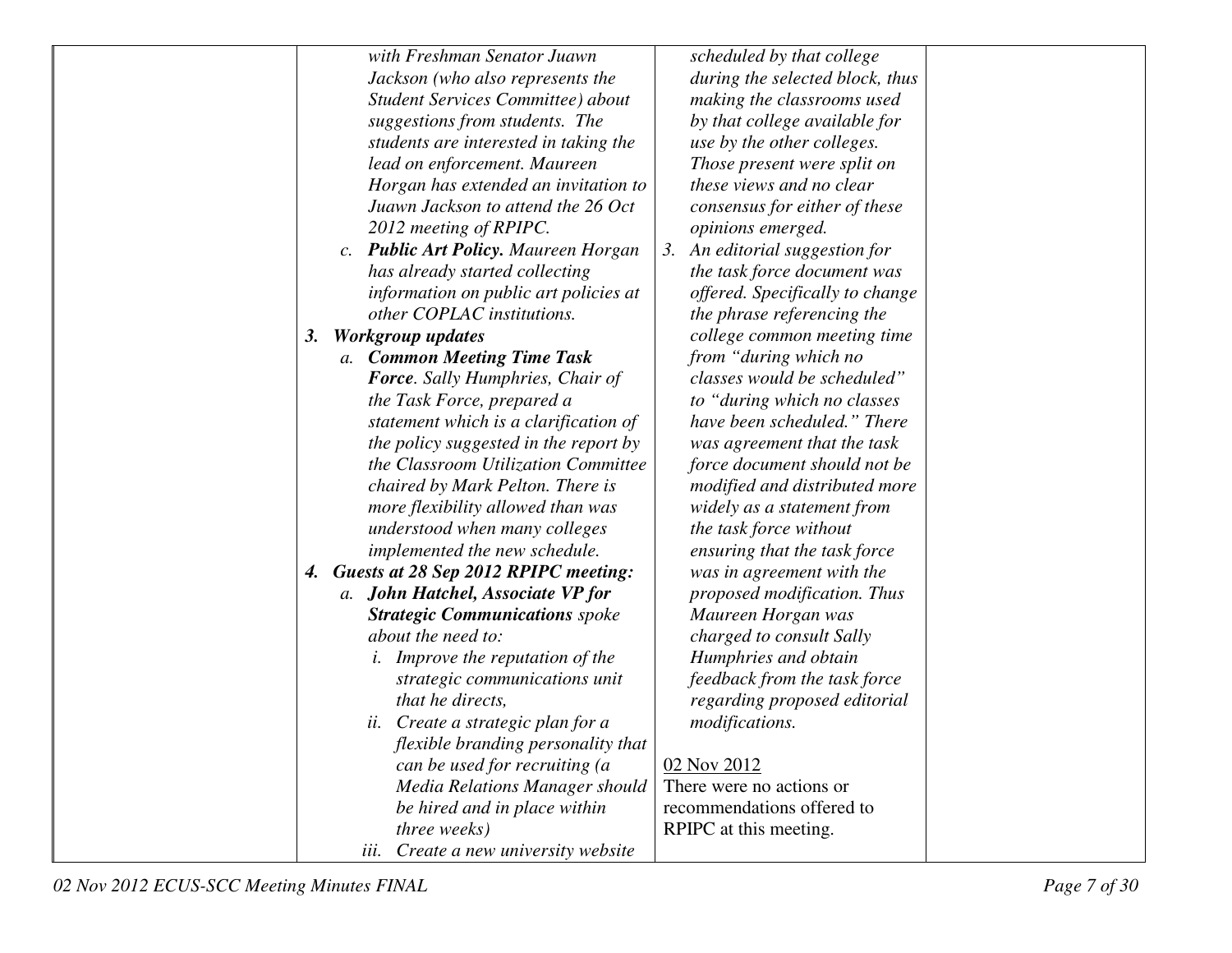| with better navigation features                     |
|-----------------------------------------------------|
| (within a year)                                     |
| iv. Reinstate a way to reach all                    |
| students via an email listserv                      |
| v. Improve listservs and campus-                    |
| wide email communication                            |
| <b>b.</b> Bob Orr and James Carlisle                |
| ( <i>University IT</i> ) reported on their          |
| progress with CAS 2.                                |
| <i>i.</i> There is an advisory committee            |
| providing input.                                    |
| ii. CAS 2 will allow access to all, or              |
| nearly all school programs with                     |
| one log-in (most are completed                      |
| or pending, PAWS is not yet tied                    |
| $in$ ).                                             |
| <i>iii.</i> A complicated ("strong")                |
| password is necessary for                           |
| regulation (federated ID).                          |
| iv. IT will be making it easier to                  |
| retrieve a lost password.                           |
| v. They are also working on a                       |
| comparable program for off-                         |
| campus access.                                      |
|                                                     |
| 02 Nov 2012                                         |
| There are no motions being proposed by              |
| RPIPC for consideration at the 16 Nov 2012          |
| University Senate meeting.                          |
| 1. <b>RPIPC Meeting:</b> RPIPC met on 26            |
| October 2012 from 2:00pm to 3:30pm in               |
| Health Sciences Building 2-11                       |
| <b>Sustainability Council Representative:</b><br>2. |
| Aubrey Ethridge agreed to be the RPIPC              |
| representative to Sustainability Council.           |
| <b>Common Meeting Time: The Common</b><br>3.        |
| Meeting Time consideration is                       |
| continuing. The Task Force presented a              |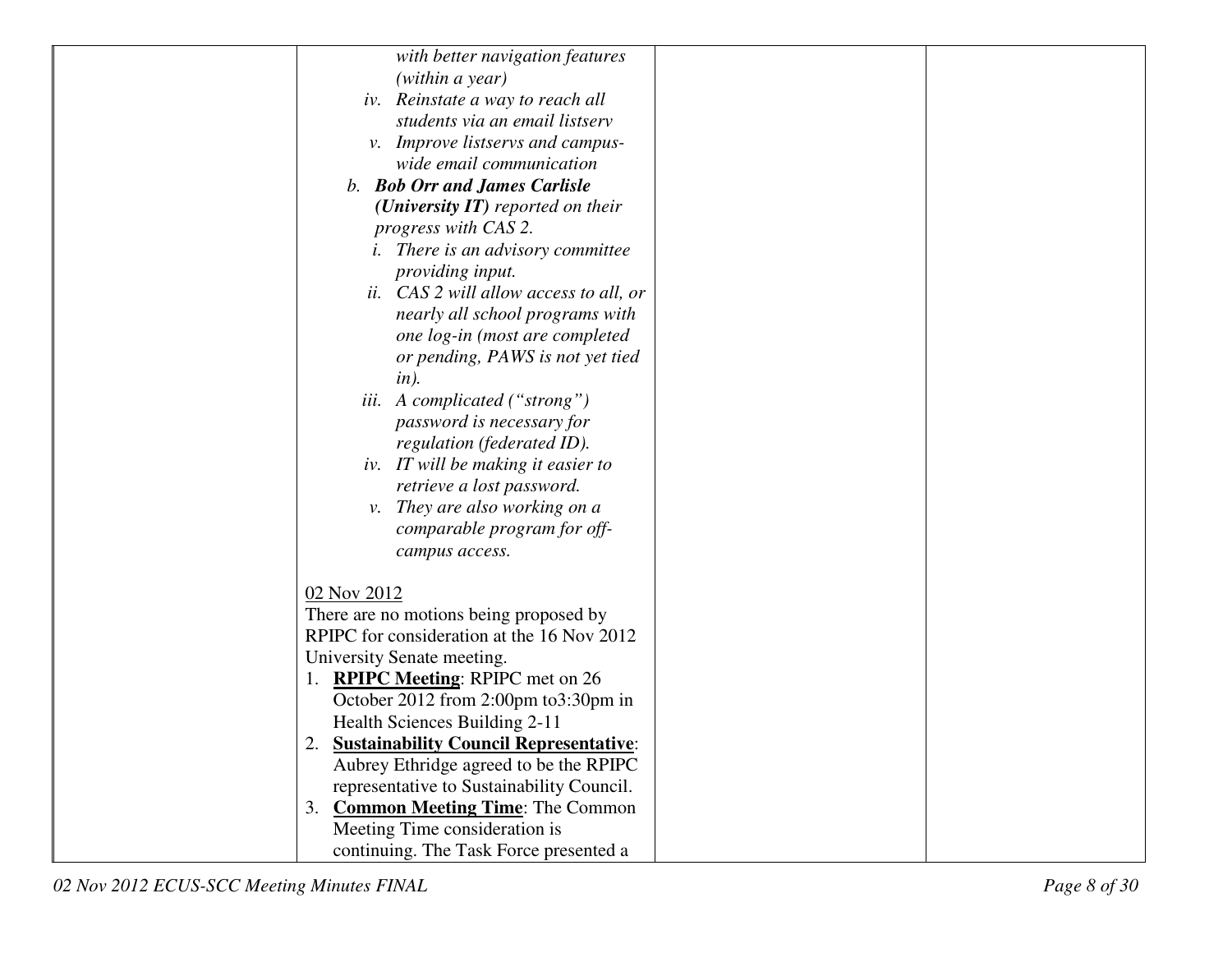|    | final version of their statement that      |  |
|----|--------------------------------------------|--|
|    | includes consideration of revisions        |  |
|    | suggested at the RPIPC 28 September        |  |
|    | meeting and the ECUS 5 October             |  |
|    | meeting, and a list of "take-aways", i.e.  |  |
|    | suggestions for implementation. The task   |  |
|    | force was asked to revise the latter list  |  |
|    | and bring both back to RPIPC for further   |  |
|    | consideration.                             |  |
| 4. | <b>Shared Leave:</b> The Shared Leave Pool |  |
|    | Task Force presented their draft           |  |
|    | documents for a proposed Shared Leave      |  |
|    | Pool. They had just gotten word from       |  |
|    | USG that annual leave cannot be            |  |
|    | included, only medical leave, and will     |  |
|    | edit the document to remove all mention    |  |
|    | of annual leave. Other suggested revision  |  |
|    | included:                                  |  |
|    | i. revision of the definition of           |  |
|    | Immediate Family,                          |  |
|    | allowing participants to make<br>ii.       |  |
|    | donations throughout the year and          |  |
|    | not just during the open enrollment        |  |
|    | period,                                    |  |
|    | iii. allowing an appeal to the entire      |  |
|    | community, instead of just to              |  |
|    | participants, when donations are           |  |
|    | needed when the balance gets too           |  |
|    | low,                                       |  |
|    | iv. document the appeals process, and      |  |
|    | v. add a statement about possible          |  |
|    | abuse.                                     |  |
|    | The Task Force will present the revised    |  |
|    | document, along with a suggested policy    |  |
|    | for Service Recognition Lag, at the 30     |  |
|    | November RPIPC meeting.                    |  |
| 5. | <b>Smoking Policy Enforcement:</b>         |  |
|    | Freshman Senator and SGA Student           |  |
|    |                                            |  |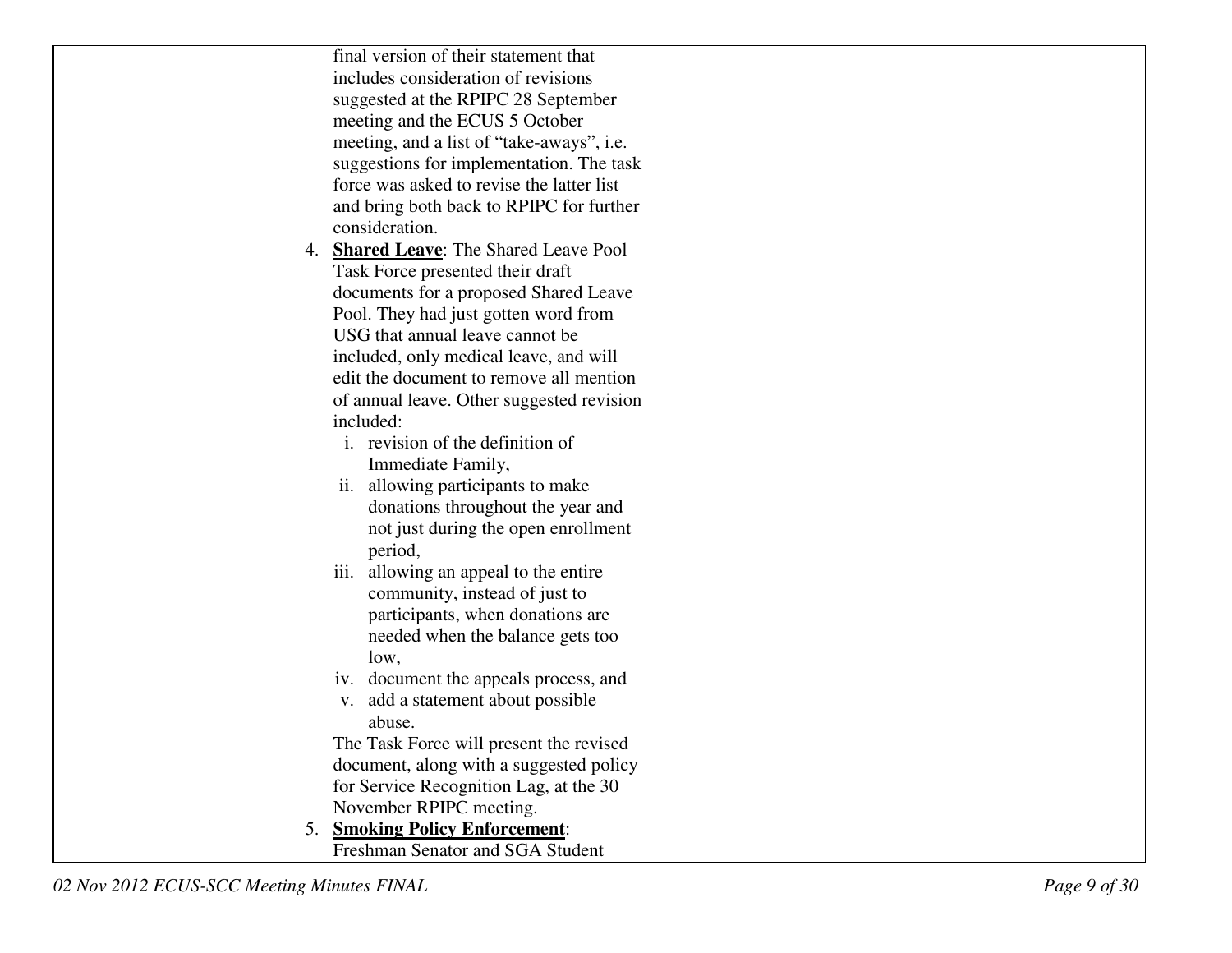| Services Representative Juawn Jackson      |
|--------------------------------------------|
| presented suggestions to improve and       |
| better enforce the Smoking Policy:         |
| i. a centrally designed smoking area on    |
| main campus, and                           |
| ii. signage to be posted around campus.    |
| RPIPC suggestions included having an       |
| educational campaign to accompany          |
| any changes made, and address more         |
| frequent cleaning of the current           |
| Designated Smoking Areas. Juawn,           |
| Aubrey Ethridge (SGA representative        |
| to RPIPC) and a representative from        |
| RSA will meet to present developed         |
| ideas at the 30 November meeting.          |
| Kirk Armstrong has agreed to work          |
| with this group.                           |
| 6. Public Art Policy: Suggested changes to |
| the Proposed Policy on Public Art were     |
| discussed after input from University      |
| Architect Michael Rickenbaker and Art      |
| Department Chair Bill Fisher. Suggested    |
| revisions are to:                          |
| i. designate a small committee of four     |
| (University Architect or Presidential      |
| designee, University Archivist, Art        |
| Department Chair or designee, and          |
| student (approved by SGA) to act as        |
| an interim committee to handle             |
| requests for public art until policies     |
| and procedures are in place,               |
| ii. have that group designate the          |
| membership of the Committee on             |
| Public Art that would develop the          |
| policies and procedures, and               |
| iii. have the second group in place by the |
| end of Fall Term 2012.                     |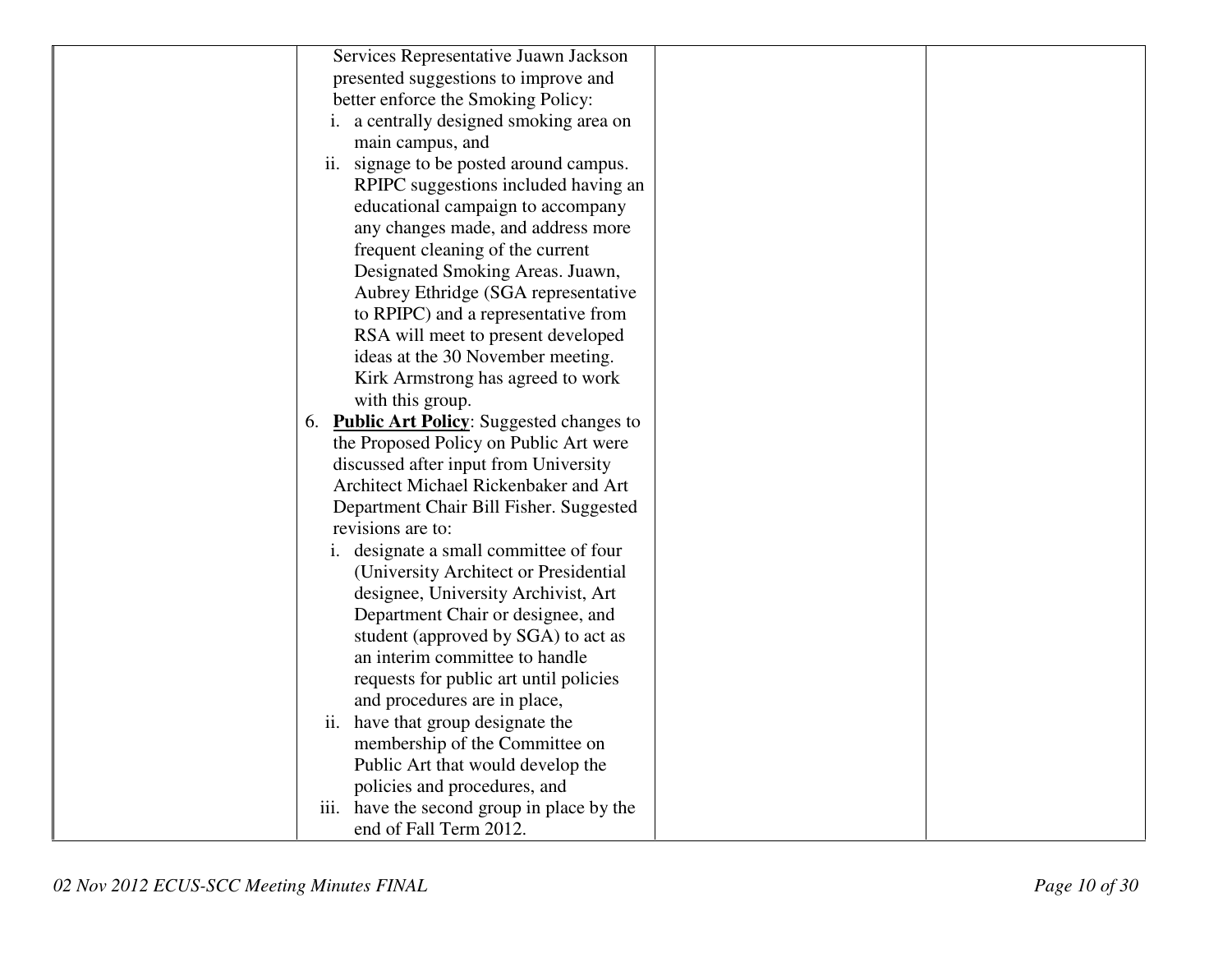| <b>SAPC (Student Affairs</b> | There are no motions being proposed by     |
|------------------------------|--------------------------------------------|
| Policy Report) -             | SAPC for consideration at the 16 Nov 2012  |
|                              | University Senate meeting. The matters     |
| <b>Dianne Chamblee</b>       | considered by SAPC at its 26 Oct 2012      |
|                              | meeting include:                           |
|                              | 1. <b>Aderall Abuse:</b> Continuing the    |
|                              | preparations for the delivery of an        |
|                              | educational program for students to        |
|                              | address the concerns on Adderall           |
|                              | abuse. This program is being               |
|                              | developed by nursing students and is       |
|                              | expected to be delivered in the            |
|                              | residence halls during the 2012-2013       |
|                              | academic year.                             |
|                              | 2. Student Emergency Funding: The          |
|                              | funding has changed from last year         |
|                              | and presently has a modest balance of      |
|                              | \$500, mostly from donations made by       |
|                              | university employees in financial aid.     |
|                              | SAPC is exploring ways to increase         |
|                              | this balance and the students of the       |
|                              | <b>Student Government Association are</b>  |
|                              | taking the lead on these efforts.          |
|                              | 3. Military Students: SAPC has been        |
|                              | seeking university and community           |
|                              | support for military students. Bryan       |
|                              | Marshall is coordinating with the          |
|                              | appropriate university and Georgia         |
|                              | Military College personnel to form a       |
|                              | Recognized Student Organization for        |
|                              | these students. The hope is that such      |
|                              | an organization could work to set up       |
|                              | support programs.                          |
|                              | 4. <b>International Students: SAPC has</b> |
|                              | been seeking university and                |
|                              | community support for international        |
|                              | students. Dee Sams is coordinating         |
|                              | with appropriate university personnel      |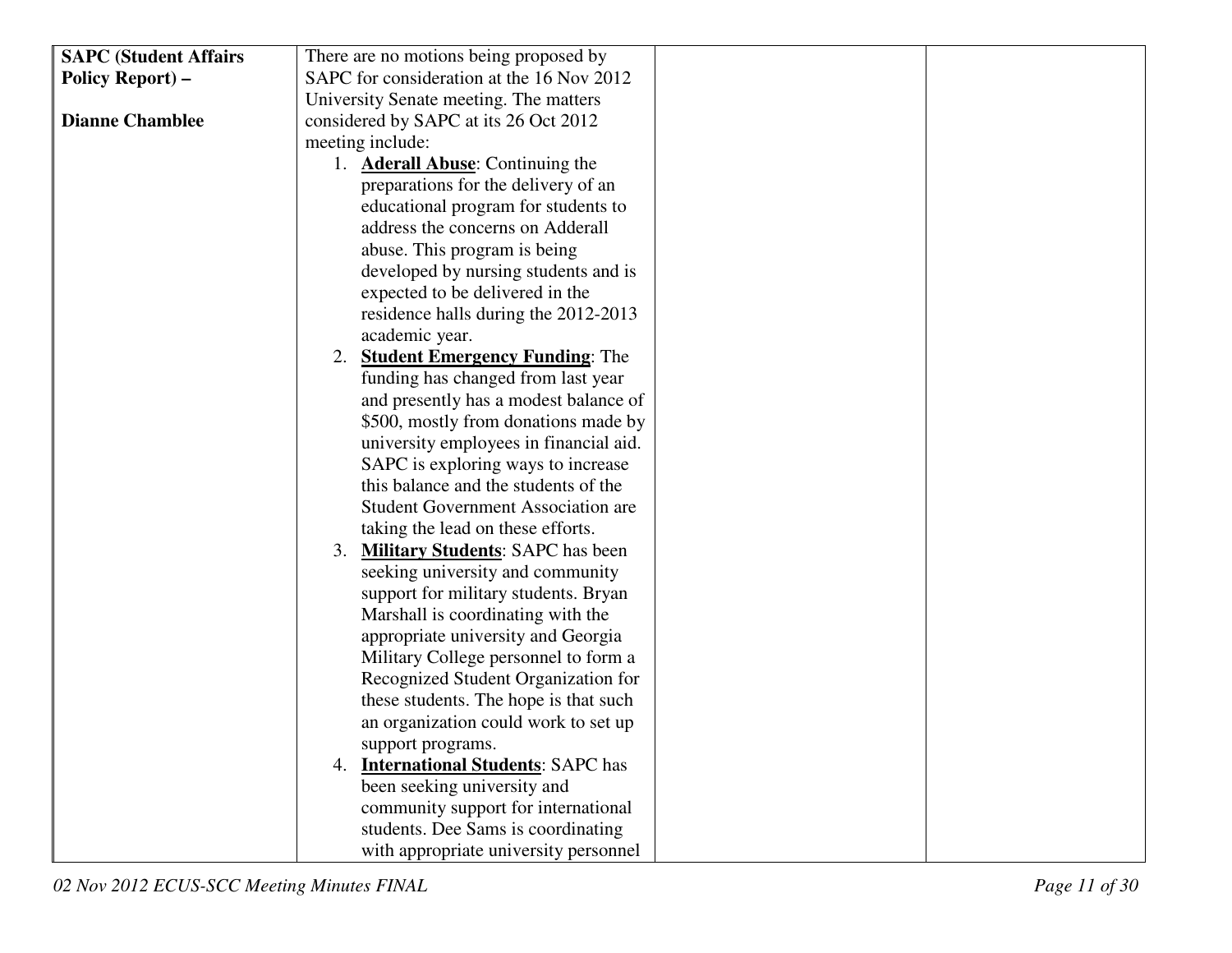|                             | to consider support programs and to                                                                              |
|-----------------------------|------------------------------------------------------------------------------------------------------------------|
|                             | consider reviving the adopt an                                                                                   |
|                             | international student program.                                                                                   |
|                             | <b>Text Book Availability:</b> The Student<br>5.                                                                 |
|                             | Government Association and SAPC                                                                                  |
|                             | are collaborating to seek options on                                                                             |
|                             | textbook availability for students and                                                                           |
|                             | the learning center.                                                                                             |
|                             | <b>Student Transportation for</b><br>6.                                                                          |
|                             | <b>Counseling Services: Consideration</b>                                                                        |
|                             | of the transportation of students from                                                                           |
|                             | the main campus to the Counseling                                                                                |
|                             | Services office located on west                                                                                  |
|                             | campus is progressing and will be                                                                                |
|                             | continuing at the next SAPC meeting.                                                                             |
|                             | <b>Sustainability:</b> SAPC and the<br>7.                                                                        |
|                             | <b>Student Government Association are</b>                                                                        |
|                             | encouraging each recognized student                                                                              |
|                             | organization to consider sponsoring a                                                                            |
|                             | sustainability initiative.                                                                                       |
|                             | 8. Next Meeting: The next meeting of                                                                             |
|                             | SAPC is scheduled for Friday 30 Nov                                                                              |
|                             | 2012. Dr. Ken Farr will provide a                                                                                |
|                             | report in his capacity as the Faculty                                                                            |
|                             | Athletic Representative (FAR).                                                                                   |
| <b>APC (Academic Policy</b> | Catherine Whelan will<br><b>Syllabus Repository Motion: The APC</b><br>The update on the topic of                |
| Committee) Report-          | intends to provide motion at the 16 Nov<br>overhead exemption for student<br>discuss the proposal that           |
|                             | research courses offered in the<br>2012 meeting of the University Senate to<br>student research courses          |
| <b>Bryan Marshall</b>       | establish a repository (website) to archive<br>offered in the summer<br>summer stimulated a lively               |
|                             | syllabus statements that are required on<br>discussion. The main threads of<br>receive overhead                  |
|                             | the conversation were that the<br>all university syllabi. Catherine Whelan<br>exemption with Interim             |
|                             | Provost Liao-Troth and<br>asked that Bryan Marshall email the text<br>exemption of overhead may not              |
|                             | be fiscally feasible and that there<br>of this motion as well as all its supporting<br>consider options for next |
|                             | documents to her to provide a backup in<br>were other similar courses such<br>steps of the consideration         |
|                             | the event that the online motion database<br>as internships that should likely<br>of this proposal.              |
|                             | is not available. Bryan Marshall agreed to<br>also be eligible for the exemption                                 |
|                             | forward this information to Catherine.<br>should it be determined that such                                      |
|                             | <b>Academic Probation:</b> APC continues its<br>exemptions are feasible. After the<br>2.                         |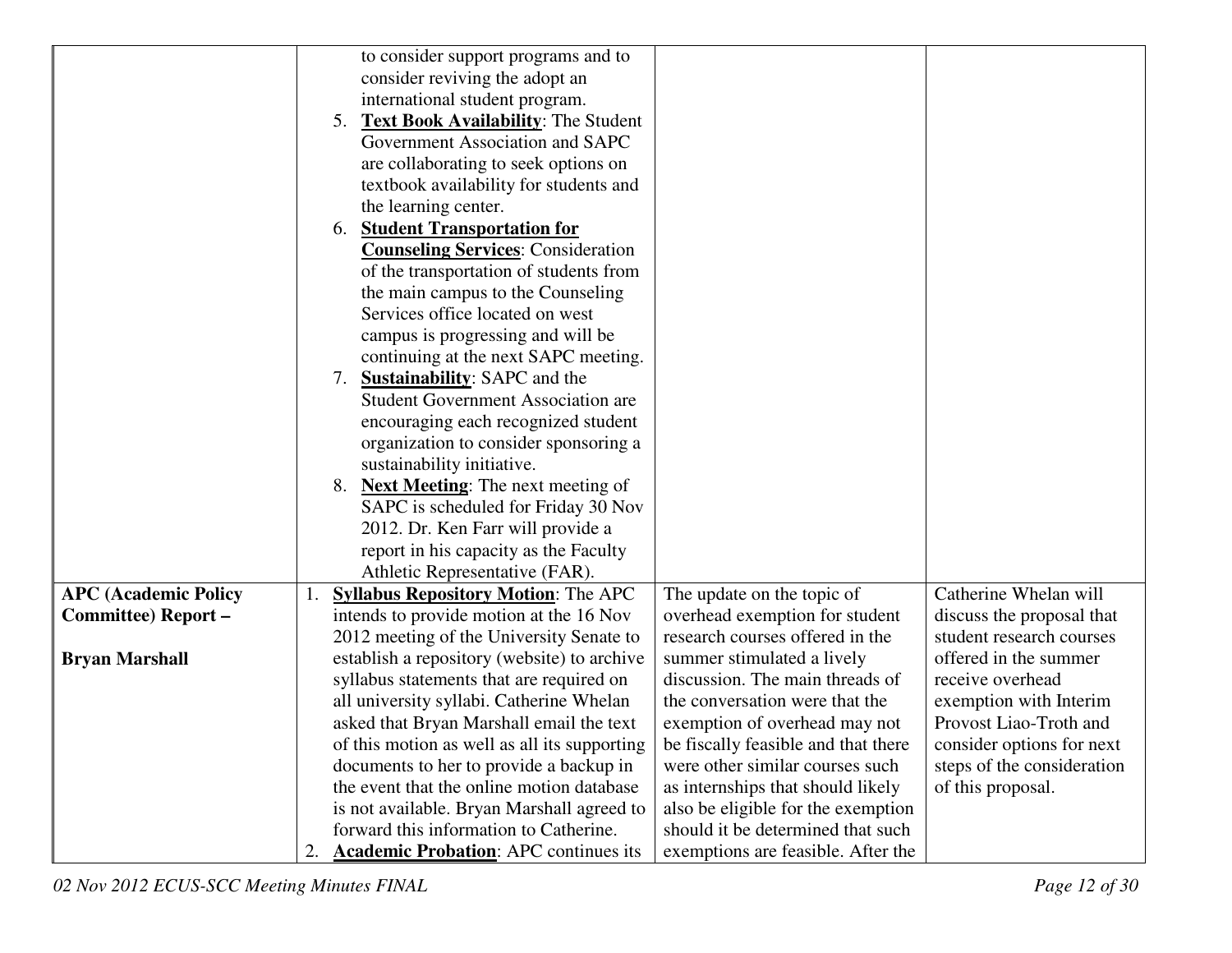|                              |    | deliberation on the matter of academic        | discussion, the paper proposal     |               |
|------------------------------|----|-----------------------------------------------|------------------------------------|---------------|
|                              |    | probation and is currently considering the    | was passed to Catherine Whelan     |               |
|                              |    | shortening of the probation for students      | and it was agreed that she and     |               |
|                              |    | who qualify for academic probation more       | Interim Provost Matthew Liao-      |               |
|                              |    | than once. The proposal is to shorten the     | Troth should discuss the matter    |               |
|                              |    | time of probation during repeat cycles        | further and consider options for   |               |
|                              |    | and start at the second level rather than     | next steps of the consideration of |               |
|                              |    | the first. A few more details are being       | this proposal.                     |               |
|                              |    | gathered for the next APC meeting at          |                                    |               |
|                              |    | which deliberation will continue.             |                                    |               |
|                              | 3. | <b>Disastrous Semester Policy:</b> A renaming |                                    |               |
|                              |    | of this from disastrous semester policy to    |                                    |               |
|                              |    | alarming semester policy is at present        |                                    |               |
|                              |    | under consideration. This policy has to       |                                    |               |
|                              |    | do with the options available to a student    |                                    |               |
|                              |    | who has an alarmingly low grade point         |                                    |               |
|                              |    | average in a semester, possibly due to        |                                    |               |
|                              |    | mitigating non-academic circumstances.        |                                    |               |
|                              | 4. | <b>Should Student Research Courses in</b>     |                                    |               |
|                              |    | the summer be overhead-exempt? A              |                                    |               |
|                              |    | proposal that student research courses        |                                    |               |
|                              |    | offered in the summer be exempt from          |                                    |               |
|                              |    | overhead was considered by APC. It was        |                                    |               |
|                              |    | proposed to APC by Ken McGill in the          |                                    |               |
|                              |    | context of student research courses           |                                    |               |
|                              |    | offered in the area of chemistry and the      |                                    |               |
|                              |    | proposal was broadened to apply across        |                                    |               |
|                              |    | the university and received support by the    |                                    |               |
|                              |    | APC. Bryan Marshall sought guidance on        |                                    |               |
|                              |    | the next steps for the consideration of this  |                                    |               |
|                              |    | proposal, particularly seeking the steering   |                                    |               |
|                              |    | of the proposal to the appropriate campus     |                                    |               |
|                              |    | individuals or group.                         |                                    |               |
| <b>CAPC</b> (Curriculum and  |    | There are four motions being proposed by      | The CAPC proposal of a motion      | Cara Meade to |
| <b>Assessment Policy</b>     |    | CAPC for consideration at the 16 Nov 2012     | to propose the MAT in Early        |               |
| Committee) Report-           |    | University Senate meeting, and deliberation   | Childhood stimulated some          |               |
|                              |    | on a fifth motion will continue. Specifically | conversation. The proposal was     |               |
| <b>Cara Meade (for Susan</b> |    | <b>SACS Substantive Change:</b> A policy on   | in the online motion database as   |               |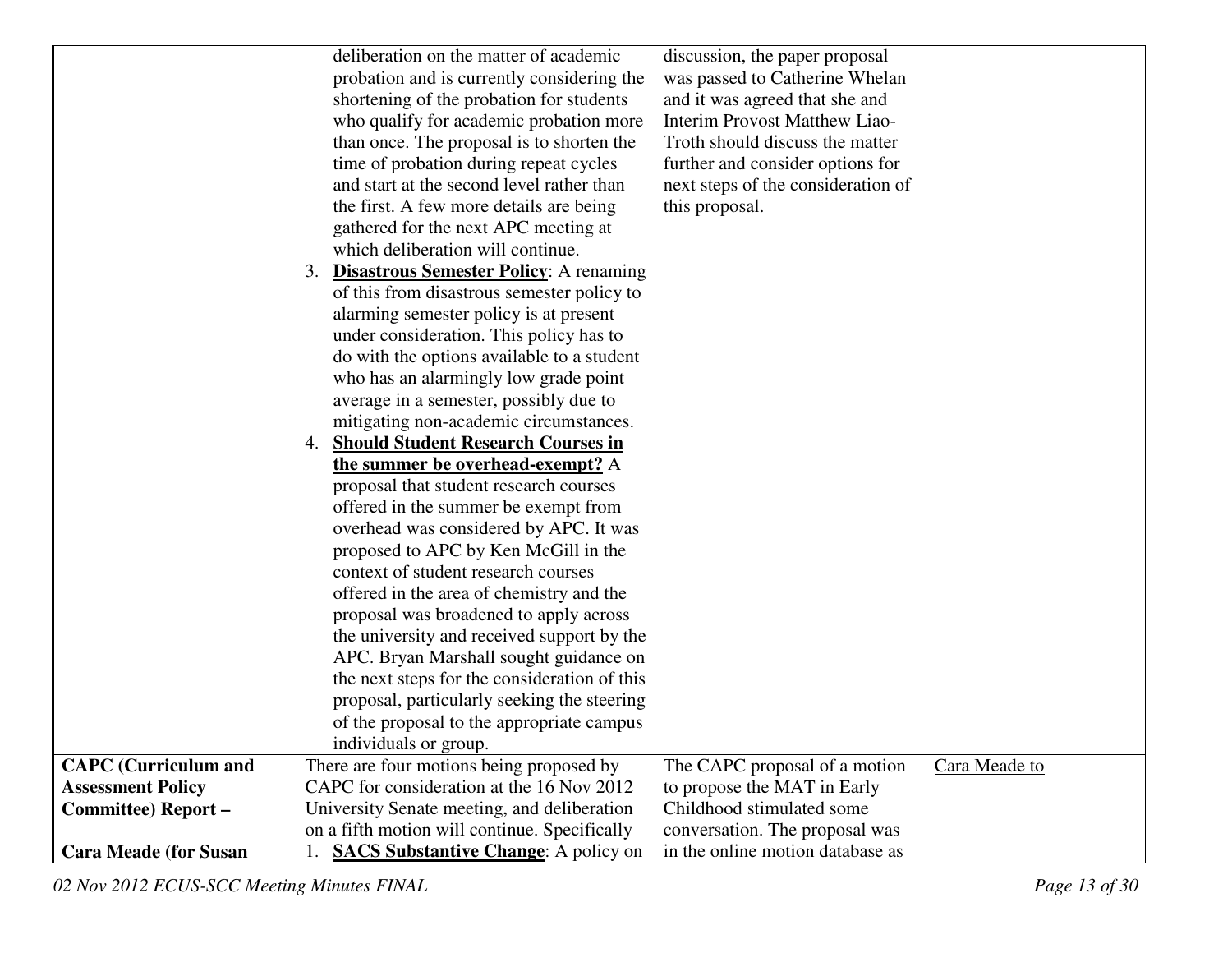| Steele) |    | substantive change in the context of the   | motion 1112.CAPC.007.C and          |  |
|---------|----|--------------------------------------------|-------------------------------------|--|
|         |    | SACS accreditation has been under          | also as 1112.CAPC.010.C. The        |  |
|         |    | consideration by CAPC and is ready for     | faculty members on the 2012-        |  |
|         |    | consideration by the University Senate.    | 2013 ECUS who were also             |  |
|         | 2. | <b>Global Overlay and Study Abroad:</b>    | members of the 2011-12 ECUS         |  |
|         |    | CAPC will propose the following as         | indicated that the reason that      |  |
|         |    | university policy "Any study abroad        | neither of the aforementioned       |  |
|         |    | experience in which a student earns        | motions had been considered by      |  |
|         |    | course credit shall be considered to carry | the University Senate during the    |  |
|         |    | a Global Perspectives overlay."            | 2011-2012 academic year was         |  |
|         | 3. | <b>Global Overlay and the Core: CAPC</b>   | because the proposal had not        |  |
|         |    | will propose the following as a motion:    | received the appropriate approval   |  |
|         |    | To change the Global Perspectives (GL)     | from the chief academic officer     |  |
|         |    | overlay requirement in the core            | (provost). There is much campus     |  |
|         |    | curriculum in the undergraduate catalog    | folklore on the history of the      |  |
|         |    | from: "Two exposures must be completed     | deliberation of this proposal. A    |  |
|         |    | in the core; the remaining exposure may    | review of the documentation in      |  |
|         |    | be completed in any part of a student's    | the online motion database on the   |  |
|         |    | curriculum." to read as: "Students are     | big projection screen confirmed     |  |
|         |    | required to complete three courses with    | that it contained no indication of  |  |
|         |    | the global overlay, one of which must be   | the chief academic officer          |  |
|         |    | completed as part of the student's core    | (provost) approval. This campus     |  |
|         |    | curriculum."                               | folklore had been discussed by      |  |
|         | 4. | <b>MAT in Early Childhood: CAPC is</b>     | the ECUS with Standing              |  |
|         |    | proposing consideration of the MAT in      | Committee Chairs earlier this       |  |
|         |    | Early Childhood that was proposed          | academic year and the recent        |  |
|         |    | during the 2011-2012 academic year.        | follow-up by Catherine Whelan       |  |
|         |    | 5. Global Overlay and the International    | and the Interim Provost each of     |  |
|         |    | Plan: CAPC deliberation of a motion        | whom had consulted with             |  |
|         |    | emerging from the Subcommittee on the      | <b>Associate Provost Ormond had</b> |  |
|         |    | Core Curriculum (SoCC) regarding the       | also concluded that there was no    |  |
|         |    | approval of all courses in the current     | formal documentation of the         |  |
|         |    | International Plan to satisfy the global   | approval of this proposed MAT       |  |
|         |    | overlay will continue at the next CAPC     | program by the chief academic       |  |
|         |    | meeting.                                   | officer (provost). Interim Provost  |  |
|         |    | Catherine Whelan asked that Cara Meade     | Liao-Troth requested that Cara      |  |
|         |    | email the text of the CAPC motions as well | Meade send the proposal to him      |  |
|         |    | as all its supporting documents to her to  | for review. He went on to say that  |  |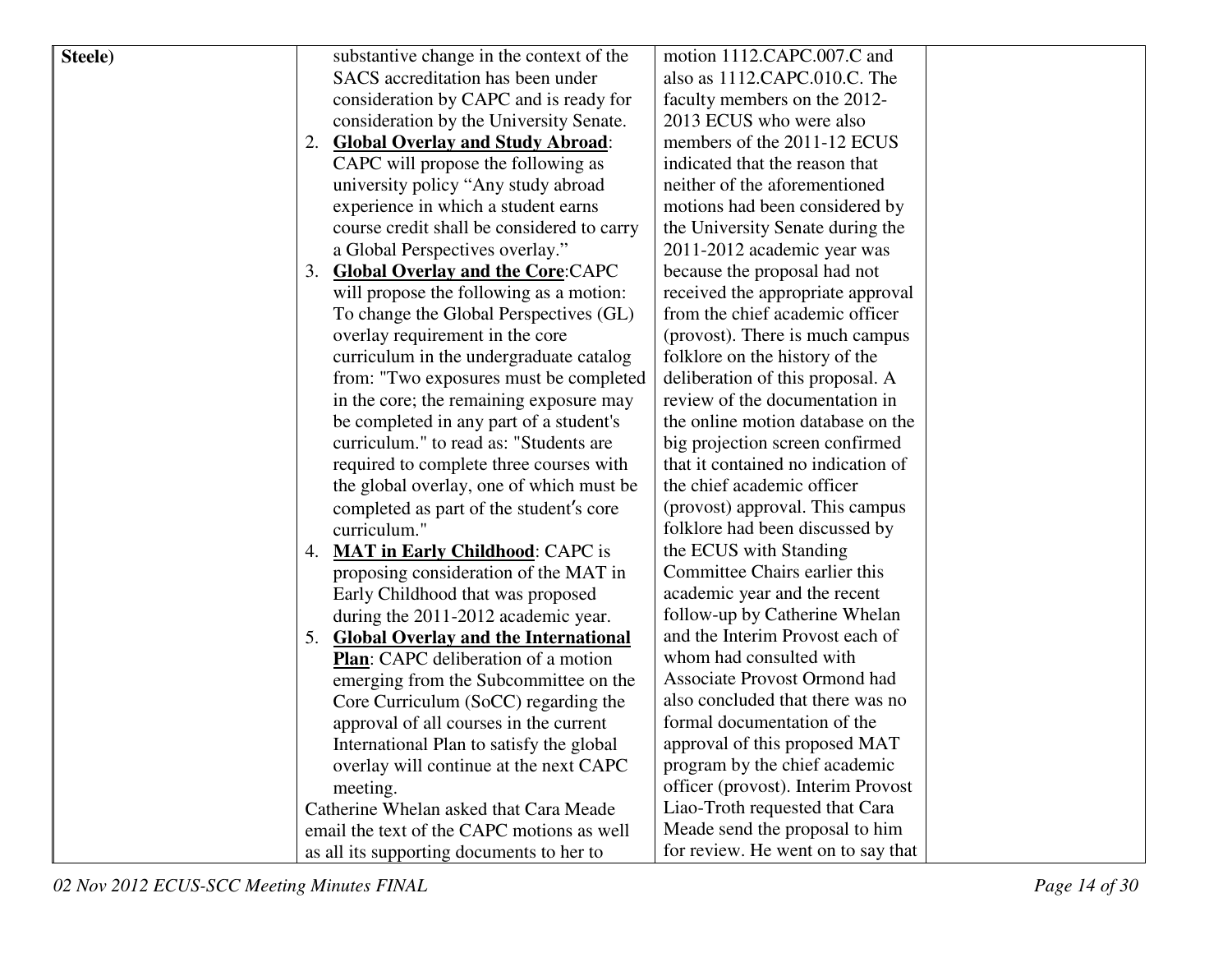|                                    | provide a backup in the event that the online   | it may still be possible that this                            |                                            |
|------------------------------------|-------------------------------------------------|---------------------------------------------------------------|--------------------------------------------|
|                                    | motion database is not available. Cara Meade    | motion could be eligible for                                  |                                            |
|                                    | agreed to forward this information to           | consideration at the 16 Nov 2012                              |                                            |
|                                    | Catherine Whelan.                               | meeting of the university senate.                             |                                            |
| <b>ECUS</b> (Executive             | Catherine Whelan reported on a couple           |                                                               |                                            |
| <b>Committee of the University</b> | highlights of the work of the Executive         |                                                               |                                            |
| Senate)                            | Committee. These included:                      |                                                               |                                            |
|                                    | 1. Continuing the consideration of possible     |                                                               |                                            |
| <b>Catherine Whelan</b>            | ways to televise / broadcast meetings of        |                                                               |                                            |
|                                    | the university senate to members of the         |                                                               |                                            |
|                                    | university community. Recently the              |                                                               |                                            |
|                                    | proposal is for audio only with no video.       |                                                               |                                            |
|                                    | Feedback from those present was invited         |                                                               |                                            |
|                                    | and welcomed by email. No particular            |                                                               |                                            |
|                                    | feedback was offered at this meeting.           |                                                               |                                            |
|                                    | 2. Catherine Whelan is scheduled to meet        |                                                               |                                            |
|                                    | with Katy Washington, Director of               |                                                               |                                            |
|                                    | Disability Services, to discuss the             |                                                               |                                            |
|                                    | professional development opportunities          |                                                               |                                            |
|                                    | for faculty in this area. More information      |                                                               |                                            |
|                                    | will be shared as it becomes available.         |                                                               |                                            |
| <b>V.</b> Information Items        |                                                 |                                                               |                                            |
| Actions/Recommendations            |                                                 |                                                               |                                            |
|                                    |                                                 |                                                               |                                            |
|                                    | There were no information items on the          |                                                               |                                            |
|                                    | agenda of the 26 Oct 2012 ECUS meeting.         |                                                               |                                            |
| <b>VI. Unfinished Business</b>     |                                                 |                                                               |                                            |
| <b>Review of Action &amp;</b>      |                                                 |                                                               |                                            |
| <b>Recommendations, Provide</b>    |                                                 |                                                               |                                            |
| updates (if any) to Follow-up      |                                                 |                                                               |                                            |
| <b>Broadcasting University</b>     | 28 Sep 2012:                                    | 28 Sep 2012:                                                  | <u>28 Sep 2012</u> :                       |
| <b>Senate Meetings</b>             | The exploration of feasibility and desirability | There was general agreement                                   | 1. Catherine Whelan will                   |
|                                    | of making the viewing of a live broadcast of    | that                                                          | consult with university                    |
|                                    | meetings of the University Senate available     |                                                               |                                            |
|                                    |                                                 | <i>implementation of this</i><br>a)<br>broadcasting should be | television personnel to                    |
|                                    | to the university community and requiring       |                                                               | inform deliberation.<br>Josh Kitchens will |
|                                    | authentication (with the existing CAS ID and    | contingent upon approval                                      | 2.                                         |
|                                    | password if possible) to view these meetings    | by the University Senate.                                     | consult with IDEAS                         |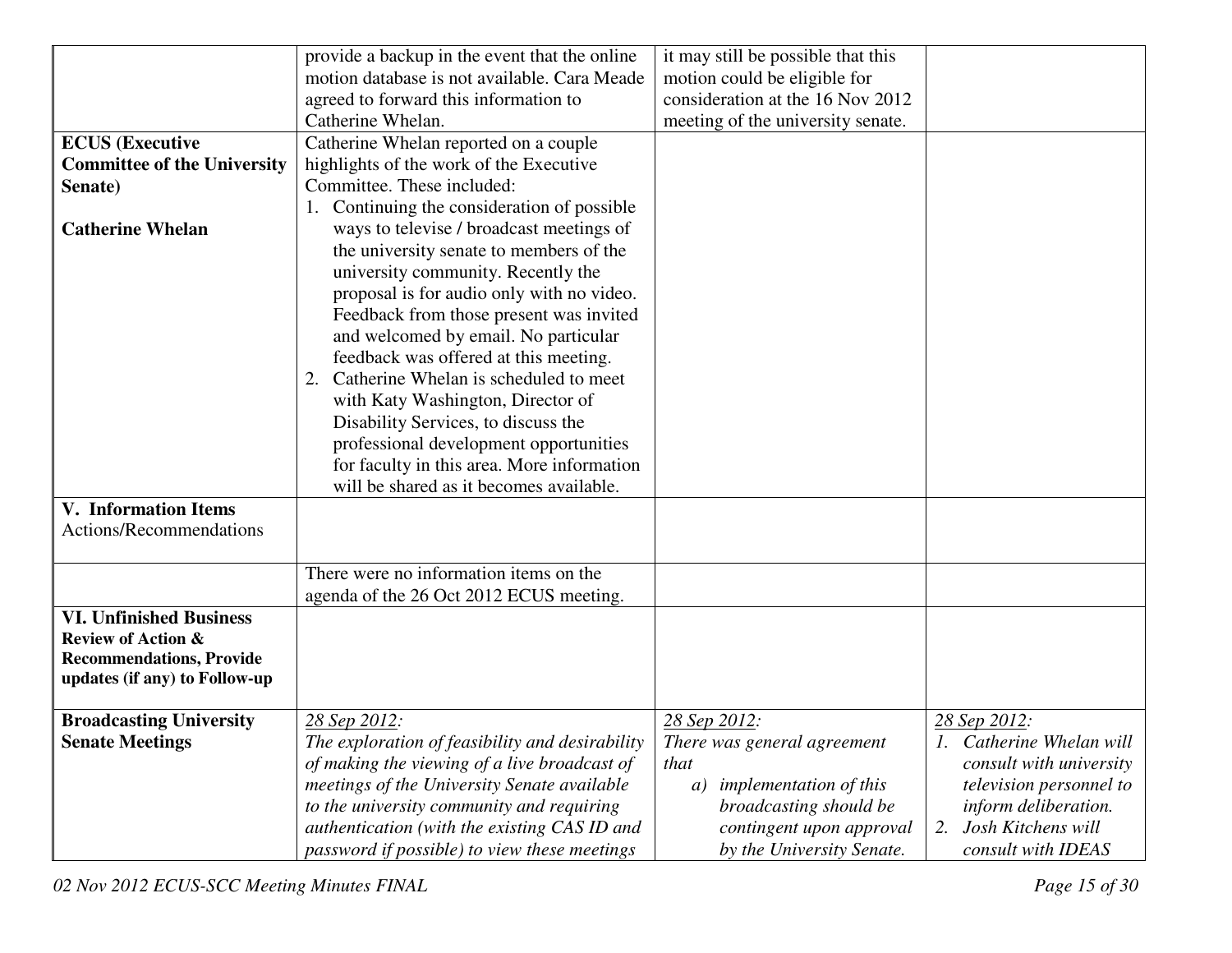| was proposed for consideration.                 | more details regarding<br>b)      | personnel to inform        |
|-------------------------------------------------|-----------------------------------|----------------------------|
|                                                 | <i>implementation feasibility</i> | this deliberation.         |
| 05 Oct 2012:                                    | were necessary before             | 3. Catherine Whelan will   |
| Those present were provided a brief synopsis    | this proposal would be            | ensure that this topic     |
| of the issue (see above). Catherine Whelan      | ready for possible                | is placed on the           |
| indicated she would continue to gather more     | presentation to the               | tentative agenda of the    |
| information to facilitate future deliberation   | University Senate. and            | 5 Oct 2012 ECUS-           |
| on this matter and invited all present to       | that designated members           | SCC meeting.               |
| "have a think" on this matter prior to the      | of the Executive                  |                            |
| next ECUS-SCC meeting.                          | Committee should seek             | 05 Oct 2012                |
|                                                 | this information                  | 1. Catherine Whelan will   |
| 26 Oct 2012                                     | c) Standing Committee             | consult with university    |
| 1. Josh Kitchens had consulted with Wesley      | Chairs should inform the          | television personnel to    |
| Smith of IDEAS and Big Blue Button was          | conversation on this              | inform deliberation.       |
| identified as one possible tool to              | matter and be consulted           | 2. Josh Kitchens will      |
| implement broadcasting meetings.                | at the 5 Oct 2012 ECUS-           | consult with IDEAS         |
| Debby MacMillan shared her experience           | SCC meeting.                      | personnel to inform        |
| with Collaborate noting its features and        |                                   | this deliberation.         |
| in particular its automation in archiving       | 26 Oct 2012                       | 3. Catherine Whelan will   |
| the recording of a meeting.                     | 1. Josh Kitchens was asked to     | ensure that this topic     |
| It was noted that there was a fee for the<br>3. | follow-up with appropriate        | is placed on the           |
| license for Collaborate and the present         | <b>IDEAS</b> personnel on the     | tentative agenda of a      |
| licensing agreement expired at the              | details of using Big Blue         | future ECUS or             |
| conclusion of the academic year. In             | Button as a broadcasting tool.    | ECUS-SCC meeting.          |
| contrast, there was no cost in using the        | Among the details might be        |                            |
| Big Blue Button software at this time.          | remote participation,             | 26 Oct 2012                |
| There was general agreement to explore          | microphone logistics, and the     | 1. Catherine Whelan did    |
| the feasibility of the free option (Big Blue    | automatic archiving that was      | consult with university    |
| Button) before considering the tools for        | observed in the use of the        | television personnel to    |
| broadcasting, like Collaborate, with            | Collaborate tool                  | inform deliberation.       |
| associated costs including licensing.           |                                   | 2. Josh Kitchens did       |
| The issue of remote participation was<br>4.     |                                   | consult with IDEAS         |
| identified as a facet for consideration in      |                                   | personnel to inform        |
| the continuing deliberation and selection       |                                   | this deliberation.         |
| of a tool for broadcasting. Pros and cons       |                                   | 3.<br>Catherine Whelan did |
| of remote participation and attendance          |                                   | place this topic on the    |
| by university senators were briefly             |                                   | tentative agenda of the    |
| discussed with no clear committee               |                                   | 26 Oct 2012 ECUS           |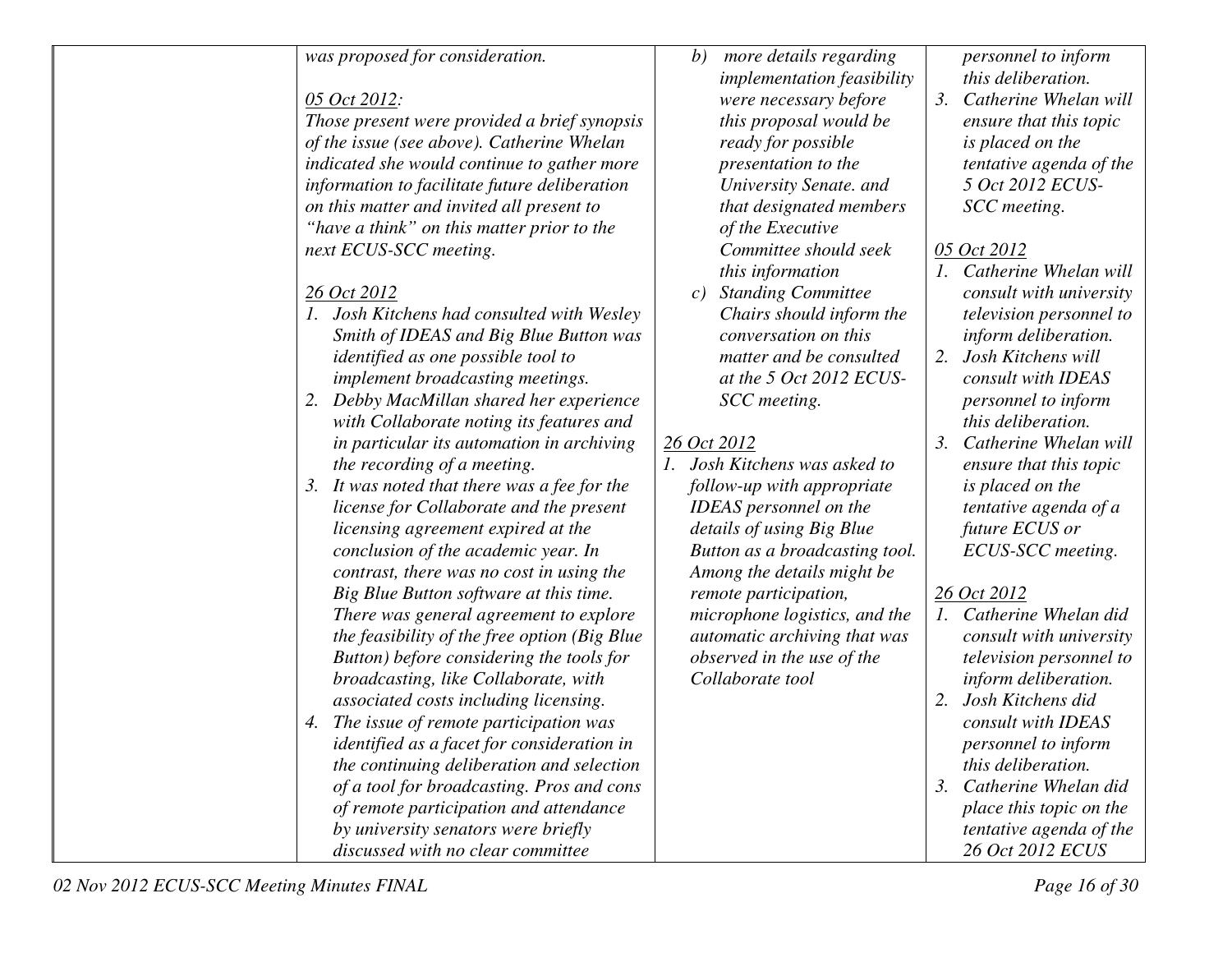|                                | consensus for or against remote<br>participation.<br>5. After additional conversation, there was<br>general agreement to consider only audio<br>in the broadcasting (and not video).<br>From the experience of those in<br>attendance, the collecting of audio at<br>meetings was typically accomplished by<br>having a microphone for the presenters<br>and a second microphone for<br>commentary and participation from the<br><i>floor.</i><br>6. There was general agreement that more<br>detailed information was needed on this<br>matter before making a commitment to<br>the implementation of the broadcasting.<br>02 Nov 2012<br>Recently the proposal is for audio only with<br>no video. Feedback from those present<br>(ECUS and SCC) was invited and welcomed<br>by email. No particular feedback was offered |                                                | meeting.<br>4. Josh Kitchens will<br>continue to consult<br>with IDEAS personnel<br>for more information<br>about Big Blue Button<br>(remote participation,<br>microphone logistics,<br>automatic archiving,<br>etc.) to inform this<br>deliberation.<br>5.<br>Catherine Whelan<br>will ensure that this<br>item is placed on the<br>tentative agenda of the<br>2 Nov 2012 ECUS-<br>SCC meeting. |
|--------------------------------|-----------------------------------------------------------------------------------------------------------------------------------------------------------------------------------------------------------------------------------------------------------------------------------------------------------------------------------------------------------------------------------------------------------------------------------------------------------------------------------------------------------------------------------------------------------------------------------------------------------------------------------------------------------------------------------------------------------------------------------------------------------------------------------------------------------------------------|------------------------------------------------|--------------------------------------------------------------------------------------------------------------------------------------------------------------------------------------------------------------------------------------------------------------------------------------------------------------------------------------------------------------------------------------------------|
| <b>Policies Procedures and</b> | at this meeting.<br>28 Sep 2012                                                                                                                                                                                                                                                                                                                                                                                                                                                                                                                                                                                                                                                                                                                                                                                             | 26 Oct 2012                                    | 28 Sep 2012                                                                                                                                                                                                                                                                                                                                                                                      |
| <b>Practices Manual (PPPM)</b> | Catherine Whelan indicated that she would<br>be meeting with Mike Digby to further talk<br>about the PPPM and would have more<br>information to share after that meeting.                                                                                                                                                                                                                                                                                                                                                                                                                                                                                                                                                                                                                                                   | The PPPM Motion (26 Oct 2012)<br>was approved. | Catherine Whelan will<br>ensure that this topic is<br>placed on the tentative<br>agenda of a future ECUS<br>or ECUS-SCC meeting.                                                                                                                                                                                                                                                                 |
|                                | 26 Oct 2012<br>1. Catherine Whelan indicated that she had<br>recently met with Dr. Mike Digby to<br>discuss the next steps on the PPPM.<br>2. Mike Digby noted that he was charged to<br>edit and not to rewrite. He considered<br>this aspect when formulating the<br>proposed next steps (in item 3 below).<br>Some of the next steps correspond to                                                                                                                                                                                                                                                                                                                                                                                                                                                                       |                                                | 26 Oct 2012<br>Catherine Whelan will<br>inform Mike Digby of<br><b>PPPM Motion (26 Oct)</b><br>2012) authorizing him to<br><i>implement their jointly</i><br>proposed next steps on the<br>PPPM.                                                                                                                                                                                                 |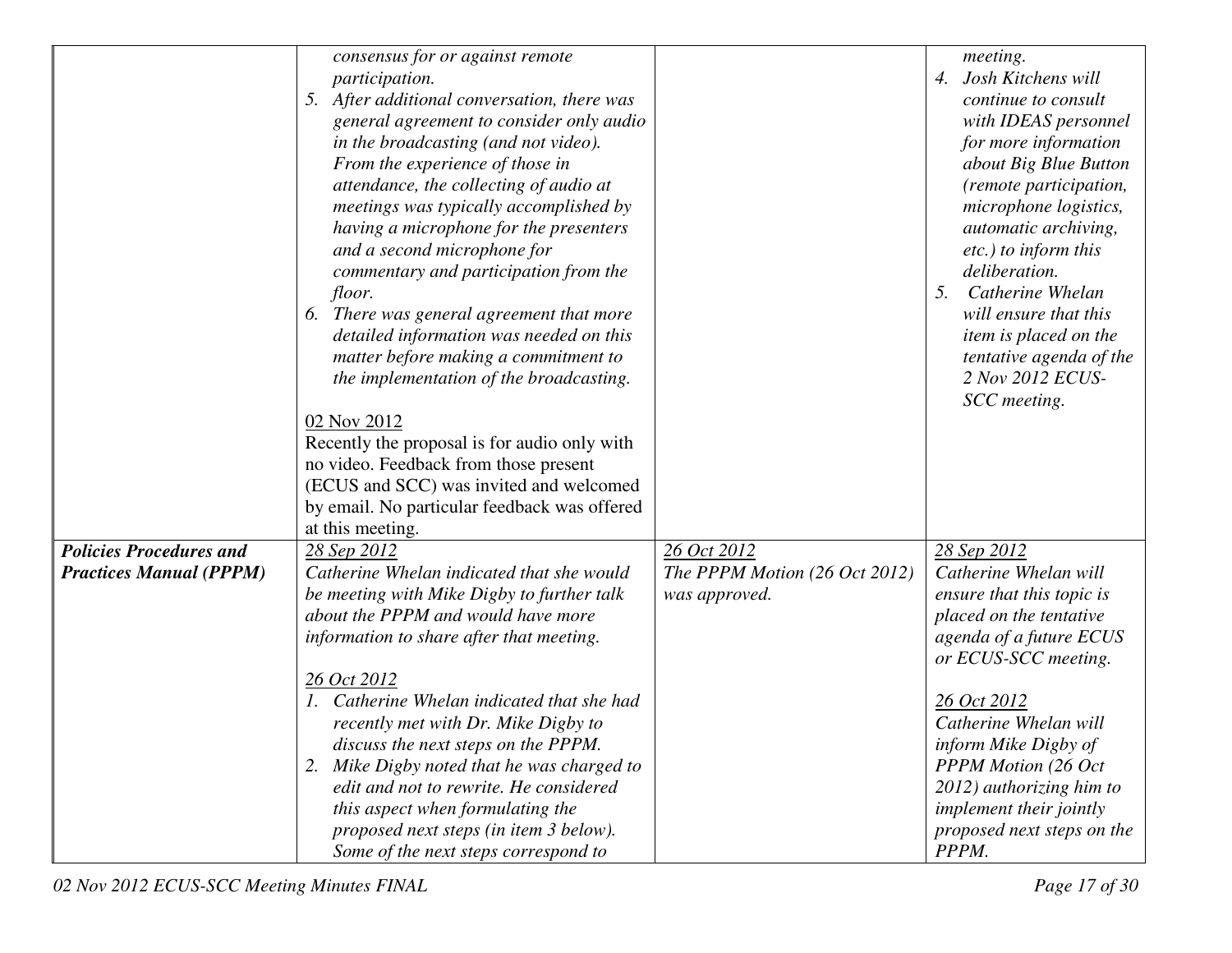| edits (editorial changes), others are            |
|--------------------------------------------------|
| rewrites (content changes) that would            |
| require a review by other university             |
| personnel or committees.                         |
| 3. As the new software to manage the             |
| PPPM was now in place, Catherine                 |
| Whelan and Mike Digby had agreed to              |
| propose the following as next steps:             |
| a. <b>Restructuring</b> : Modifying the existing |
| section titles to support better                 |
| indexing and to make the PPPM more               |
| user friendly with respect to the use            |
| of the find / search function to locate          |
| and identify existing policies,                  |
| procedures, and practices.                       |
| b. Reformatting Policy Statements:               |
| Reformat the existing university                 |
| policies that are in the PPPM, as                |
| necessary, to align with the current             |
| standardized university policy format            |
| template. The current and                        |
| reformatted versions will be referred            |
| to ECUS for steering to itself or other          |
| individuals and committees for                   |
| review. The review in this case would            |
| be asking if the reformatting modifies           |
| the intent of the language that                  |
| articulates the policy statement and             |
| its associated procedures (if such               |
| procedures exist).                               |
| c. <b>Identifying / Resolving Conflicts</b> : In |
| some cases (such as Student Opinion              |
| Surveys), there are multiple versions            |
| of a policy statement that contain               |
| conflicting information. In these                |
| cases, the multiple versions will be             |
| identified, collated, and referred to            |
| ECUS for steering to the appropriate             |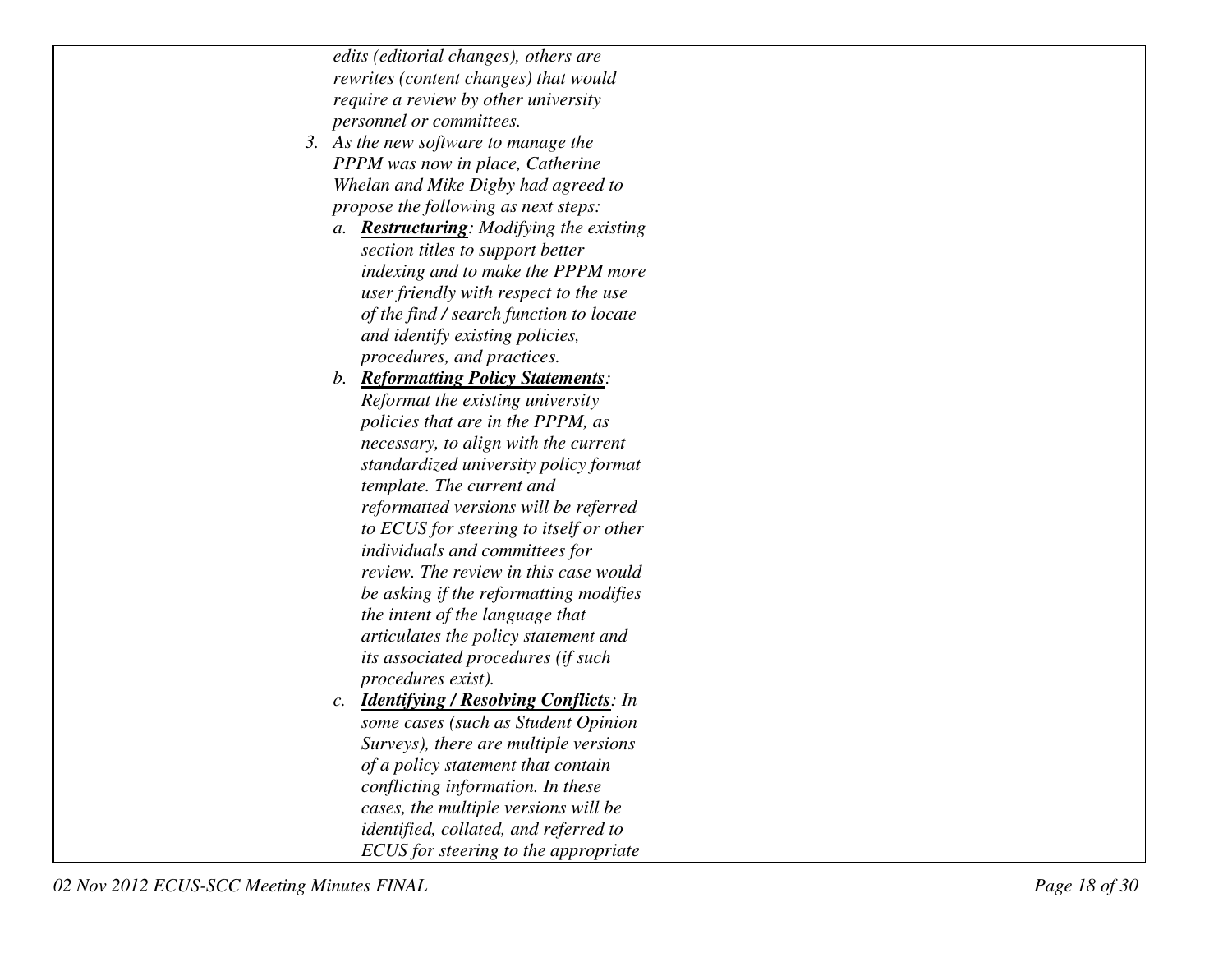| individual or policy committee for                  |
|-----------------------------------------------------|
| review and conflict resolution.                     |
| d. <b>Authorizing Procedure / Practice:</b>         |
| Some procedures and practices that                  |
| are included in the PPPM are dated                  |
| (inconsistent with perceived current                |
| procedure and practice) and some do                 |
| not identify an individual (position)               |
| responsible and authorized for their                |
| maintenance. Such practices and                     |
| procedures will be identified and                   |
| referred to ECUS for steering to the                |
| appropriate individual or committee                 |
| for review.                                         |
| 4. PPPM Motion (26 Oct 2012): A motion              |
| To acknowledge the excellent work on the            |
| PPPM by Dr. Mike Digby and authorize                |
| him to take the proposed next steps, to             |
| a. modify section titles to support better          |
| indexing and facilitate the search/find             |
| function of the PPPM                                |
| b. coordinate the reformatting of                   |
| existing policy statements in the                   |
| PPPM, as necessary, to align them                   |
| with the current standardized                       |
| university policy format template and               |
| refer the existing and reformatted                  |
| versions to ECUS for steering to itself             |
| or other university personnel or                    |
| committees to review the reformatted                |
| versions with respect to modification               |
| (if any) to the intent of the language              |
| articulating the policy statement or                |
| its associated procedure (if such                   |
| procedures are present),                            |
| identify and collate conflicting<br>$\mathcal{C}$ . |
| versions of policies and refer these to             |
| ECUS for steering to the appropriate                |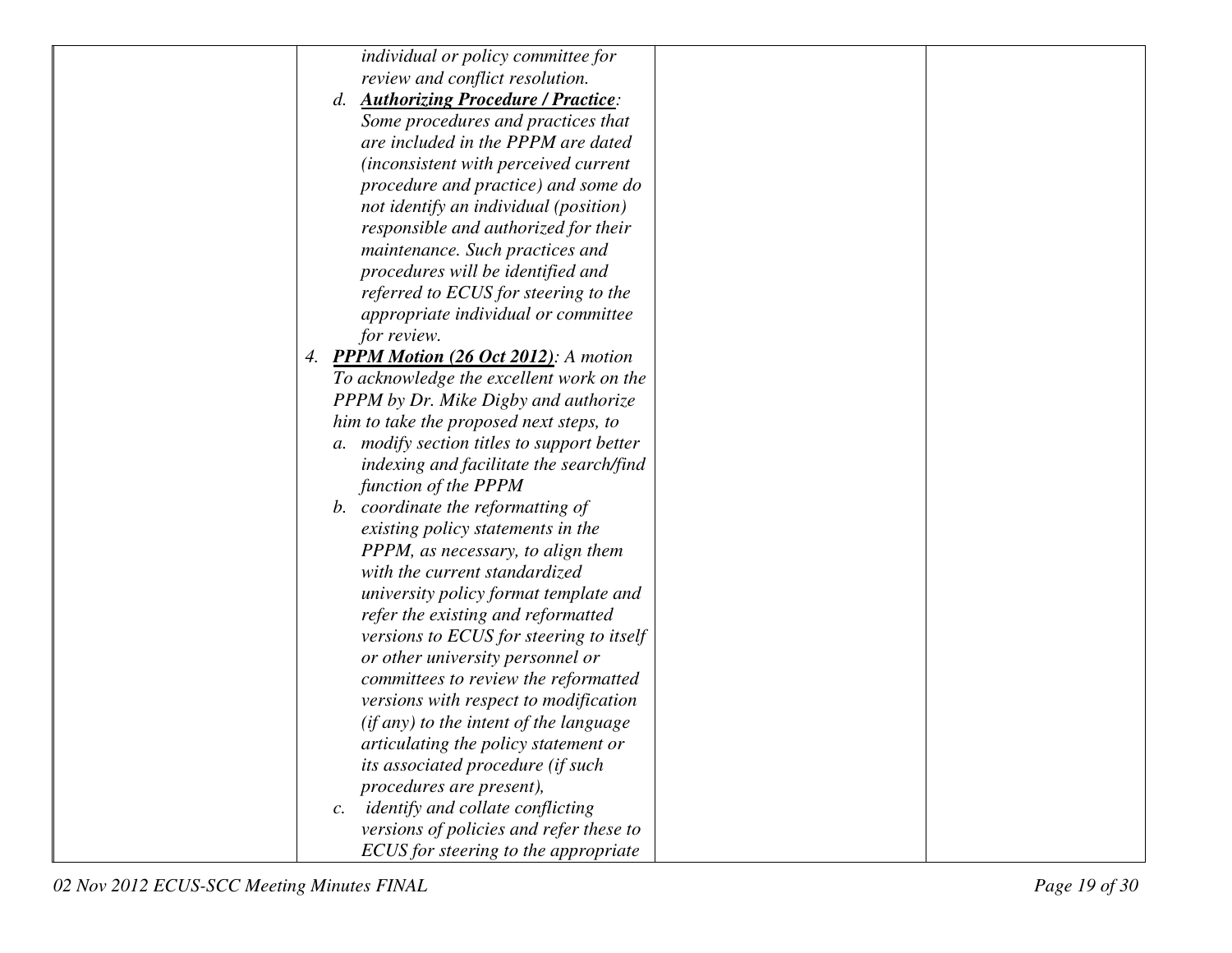|                                  | individual or policy committee for                                                 |                                     |                                               |
|----------------------------------|------------------------------------------------------------------------------------|-------------------------------------|-----------------------------------------------|
|                                  | review and conflict resolution. and                                                |                                     |                                               |
|                                  | <i>identify the practices and procedures</i><br>d.                                 |                                     |                                               |
|                                  | that are either inconsistent with the                                              |                                     |                                               |
|                                  | perceived current practice or                                                      |                                     |                                               |
|                                  | procedure and/or for which there is                                                |                                     |                                               |
|                                  | no individual (position) responsible                                               |                                     |                                               |
|                                  |                                                                                    |                                     |                                               |
|                                  | and authorized for their maintenance                                               |                                     |                                               |
|                                  | and refer these to ECUS for steering                                               |                                     |                                               |
|                                  | to appropriate individuals or                                                      |                                     |                                               |
|                                  | committees for review                                                              |                                     |                                               |
|                                  | was made and seconded.                                                             |                                     |                                               |
|                                  | <b>Change Log:</b> Catherine Whelan noted<br>5.                                    |                                     |                                               |
|                                  | that Mike Digby is maintaining a Change                                            |                                     |                                               |
|                                  | Log for the PPPM that will document the                                            |                                     |                                               |
|                                  | editorial changes that he is making as                                             |                                     |                                               |
|                                  | well as those changes that he is                                                   |                                     |                                               |
|                                  | proposing for consideration and review                                             |                                     |                                               |
|                                  | by others.                                                                         |                                     |                                               |
|                                  |                                                                                    |                                     |                                               |
| <b>Emergencies and</b>           | 28 Sep 2012                                                                        | 28 Sep 2012                         | 28 Sep 2012                                   |
| <b>Communication Channels in</b> | A proposal to explore the feasibility of                                           | There was general agreement to      | 1. President Dorman to                        |
| <b>Classrooms</b>                | having communication channels available in                                         | seek additional information on      | provide updates on the                        |
|                                  | classrooms was made. Such channels might                                           | this matter including existing best | possible use and                              |
|                                  | facilitate contact of information technology                                       | practices.                          | feasibility of VOIP.                          |
|                                  | assistance for projection systems or contact                                       |                                     | 2.<br>Catherine Whelan will                   |
|                                  | of public safety in an emergency. Josh                                             |                                     | gather information to                         |
|                                  | Kitchens noted that the Student Technology                                         |                                     | inform deliberation.                          |
|                                  | Fee Committee was considering an intercom                                          |                                     | Catherine Whelan will<br>3.                   |
|                                  |                                                                                    |                                     | ensure that this topic                        |
|                                  | system for classrooms in consultation with                                         |                                     | is on the tentative                           |
|                                  | Chief Information Officer Bob Orr. Other                                           |                                     |                                               |
|                                  | channel options were proposed including<br>Voice Over Internet Protocol (VOIP) or  |                                     | agenda of a future<br><b>ECUS or ECUS-SCC</b> |
|                                  | telephones. President Dorman indicated that                                        |                                     | <i>meeting.</i>                               |
|                                  |                                                                                    |                                     |                                               |
|                                  | exploration of the feasibility of VOIP as a                                        |                                     | 05 Oct 2012                                   |
|                                  | possible replacement for existing phone<br>service as a cost-saving measure was in |                                     | 1. President Dorman to                        |
|                                  | progress. Catherine Whelan agreed to seek                                          |                                     | provide updates on the                        |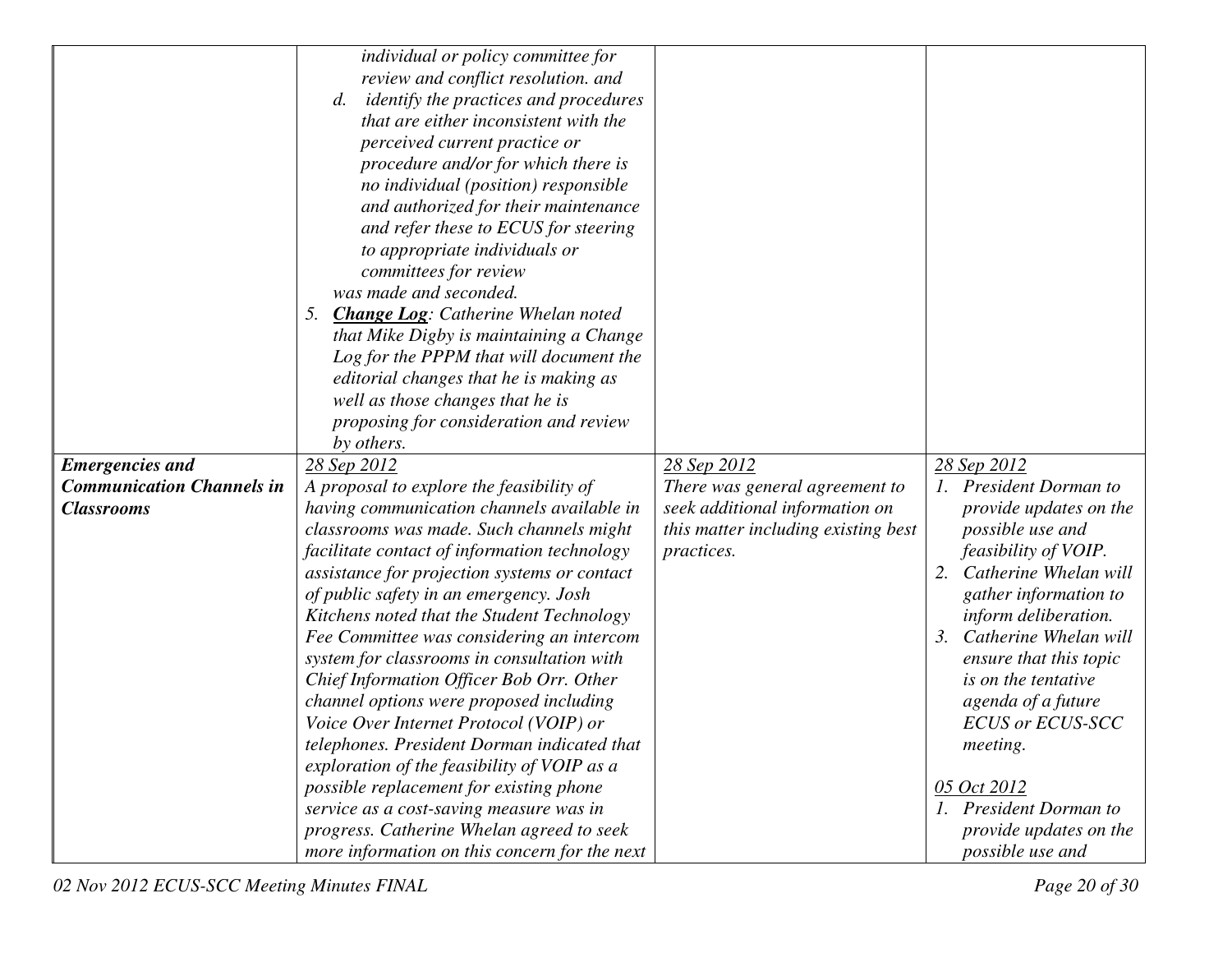|                                                                                                                | meeting.<br>05 Oct 2012<br>Those present were provided a brief synopsis<br>of the issue (see above). Catherine Whelan                                                                                                                                                                                                                                                                                                                                                                                                                                                                                                                                                                                                                                                                                                                                  |                                                                                                                                      | feasibility of VOIP.<br>2.<br>Catherine Whelan will<br>gather information to<br>inform deliberation.<br>3. Catherine Whelan did                                                                                                                                                                                                                                                                                                                                                                 |
|----------------------------------------------------------------------------------------------------------------|--------------------------------------------------------------------------------------------------------------------------------------------------------------------------------------------------------------------------------------------------------------------------------------------------------------------------------------------------------------------------------------------------------------------------------------------------------------------------------------------------------------------------------------------------------------------------------------------------------------------------------------------------------------------------------------------------------------------------------------------------------------------------------------------------------------------------------------------------------|--------------------------------------------------------------------------------------------------------------------------------------|-------------------------------------------------------------------------------------------------------------------------------------------------------------------------------------------------------------------------------------------------------------------------------------------------------------------------------------------------------------------------------------------------------------------------------------------------------------------------------------------------|
|                                                                                                                | indicated she would continue to gather more<br>information to facilitate future deliberation<br>on this matter.                                                                                                                                                                                                                                                                                                                                                                                                                                                                                                                                                                                                                                                                                                                                        |                                                                                                                                      | place this on the 05<br>Oct 2012 agenda and<br>will ensure that this<br>topic is on the<br>tentative agenda of a<br>future ECUS or<br>ECUS-SCC meeting.                                                                                                                                                                                                                                                                                                                                         |
| <b>Faculty Development</b><br>opportunities to assist faculty<br>in working with Students<br>with Disabilities | 28 Sep 2012<br>Students with disabilities are increasingly<br>common. Faculty training opportunities for<br>dealing with the variety of disabilities, such<br>as high functioning autism and Asperger's, is<br>desirable. This may be particularly relevant<br>if the disability could be disruptive to the<br>classroom learning of other students.<br>05 Oct 2012<br>Those present were provided a brief synopsis<br>of the issue (see above). Catherine Whelan<br>indicated she would continue to gather more<br>information to facilitate future deliberation<br>on this matter.<br>26 Oct 2012<br>Catherine Whelan indicated that she has<br>been attempting to identify a time to consult<br>with the appropriate Disability Services<br>personnel and anticipates finding time in the<br>week of Oct $29 - Nov 2$ to make this<br>consultation. | 28 Sep 2012<br>There was general agreement to<br>seek additional information on<br>this matter including existing best<br>practices. | 28 Sep 2012<br>1. Catherine Whelan will<br>gather information to<br>inform deliberation.<br>2.<br>Catherine Whelan will<br>ensure that this topic<br>is on the tentative<br>agenda of a future<br><b>ECUS or ECUS-SCC</b><br>meeting<br>05 Oct and 26 Oct 2012<br>1. Catherine Whelan will<br>gather information to<br>inform deliberation.<br>2.<br>Catherine Whelan will<br>ensure that this topic<br><i>is on the tentative</i><br>agenda of a future<br><b>ECUS or ECUS-SCC</b><br>meeting. |
|                                                                                                                | 02 Nov 2012<br>Catherine Whelan is scheduled to meet with                                                                                                                                                                                                                                                                                                                                                                                                                                                                                                                                                                                                                                                                                                                                                                                              |                                                                                                                                      |                                                                                                                                                                                                                                                                                                                                                                                                                                                                                                 |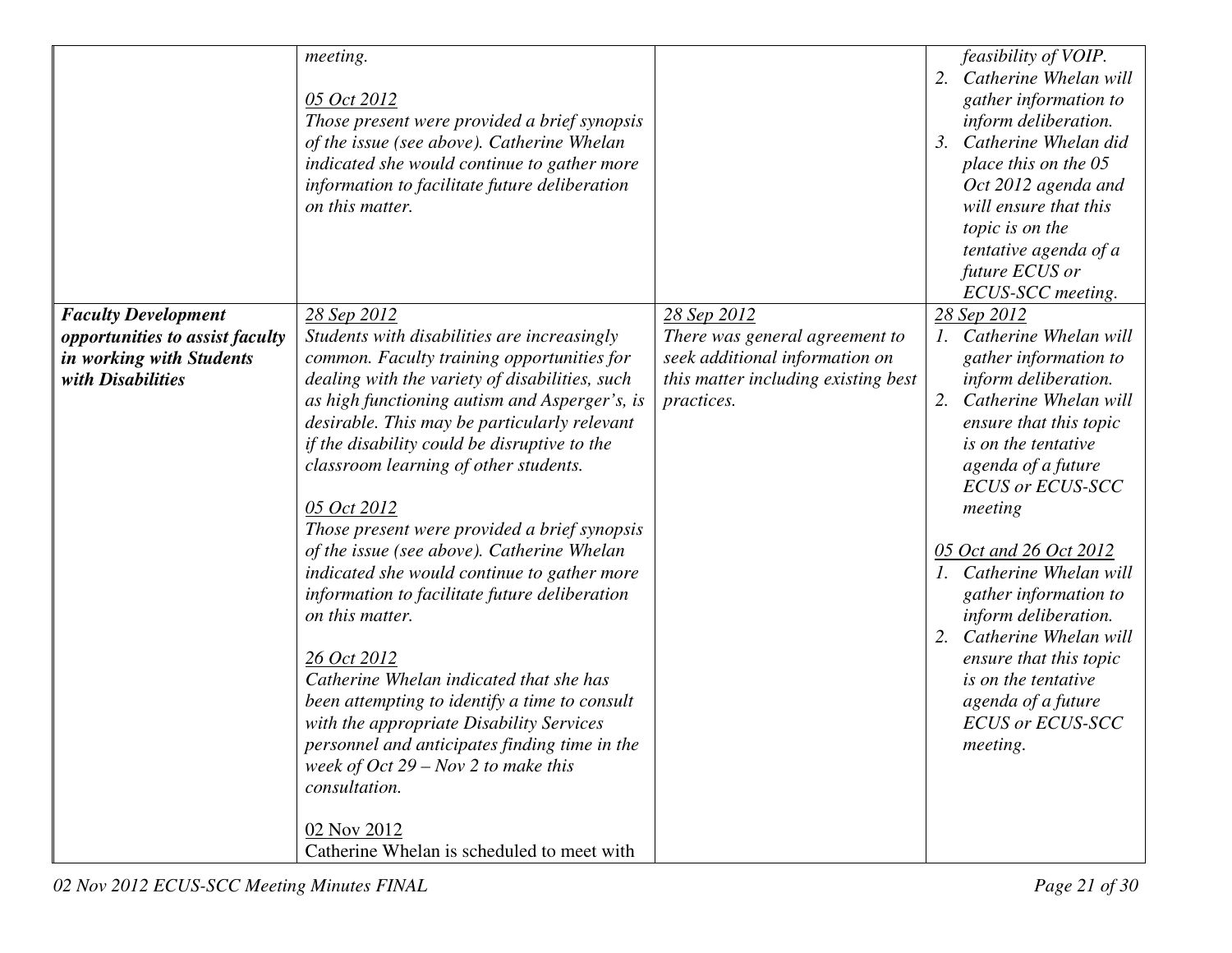|                                     | Katy Washington, Director of Disability        |                                    |                                         |
|-------------------------------------|------------------------------------------------|------------------------------------|-----------------------------------------|
|                                     | Services, to discuss the professional          |                                    |                                         |
|                                     | development opportunities for faculty in this  |                                    |                                         |
|                                     | area. More information will be shared as it    |                                    |                                         |
|                                     | becomes available.                             |                                    |                                         |
| <b>University System of Georgia</b> | 28 Sep 2012                                    | 28 Sep 2012                        | 28 Sep 2012                             |
| <b>Faculty Council (USGFC)</b>      | Given that this matter was extending the       | There was general agreement        | 1. Craig Turner will                    |
| Representative                      | meeting beyond the usual adjournment time,     | that Standing Committee Chairs     | prepare a summary                       |
|                                     | there was agreement the conversation would     | should inform the conversation     | document on this                        |
|                                     | be brief. The current selection process of the | on this matter and be consulted at | matter to inform the                    |
|                                     | USGFC representative was determined by         | the 5 Oct 2012 ECUS-SCC            | deliberation.                           |
|                                     | Motion 1011.EC.001.R to be the selection of    | meeting.                           | Catherine Whelan will<br>2.             |
|                                     | the Presiding Officer Elect of the University  |                                    | ensure that this topic                  |
|                                     | Senate. Concerns from the recent two           |                                    | is on the tentative                     |
|                                     | representatives, Jan Clark and Catherine       |                                    | agenda for the 5 Oct                    |
|                                     | Whelan, were that a term of service of a       |                                    | 2012 ECUS-SCC                           |
|                                     | single year may be too brief a time to         |                                    | meeting                                 |
|                                     | participate meaningfully on the USGFC.         |                                    |                                         |
|                                     | Consideration of both a longer term of         |                                    | 05 Oct 2012                             |
|                                     | service than a single year as well as the      |                                    | Craig Turner did                        |
|                                     | addition of the nomination of one or more      |                                    | prepare a summary                       |
|                                     | candidates for the USGFC Representative        |                                    | document on USGFC.                      |
|                                     | position to the work of the Subcommittee on    |                                    | Catherine did place<br>2.               |
|                                     | Nominations were proposed for further          |                                    | this item on the                        |
|                                     | consideration. Craig Turner who served as      |                                    | tentative agenda of the                 |
|                                     | Co-Chair of the USGFC both prior to and        |                                    | 05 Oct 2012 ECUS-                       |
|                                     | during the terms of Catherine Whelan and       |                                    | SCC meeting.                            |
|                                     | Jan Clark was charged to prepare a             |                                    | Catherine Whelan to<br>$\mathfrak{Z}$ . |
|                                     | summary document providing the relevant        |                                    | ensure that this topic                  |
|                                     | details for this USGFC Representative          |                                    | is placed on the                        |
|                                     | position.                                      |                                    | tentative agenda of the                 |
|                                     |                                                |                                    | 26 Oct 2012 ECUS                        |
|                                     | 05 Oct 2012                                    |                                    | meeting.                                |
|                                     | Catherine Whelan provided an overview of       |                                    |                                         |
|                                     | the main points in the USGFC fact sheet that   |                                    | 26 Oct 2012                             |
|                                     | was prepared by Craig Turner and               |                                    | 1. Catherine Whelan did                 |
|                                     | circulated by email prior to the meeting.      |                                    | place this item on the                  |
|                                     | Suggestions offered at the 28 Sep 2012         |                                    | tentative agenda of the                 |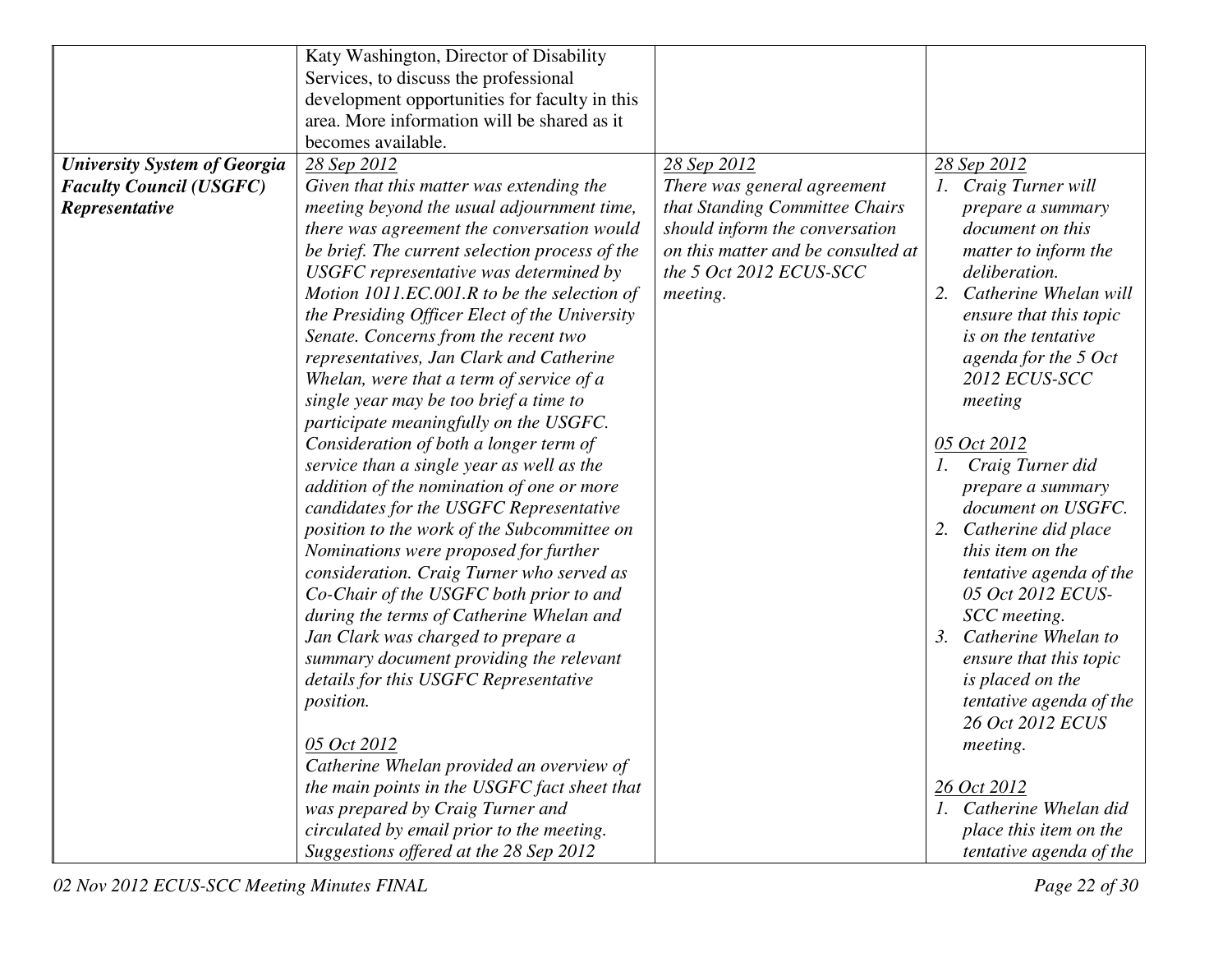| ECUS meeting (see above) were reiterated         | 26 Oct 2012 ECUS             |
|--------------------------------------------------|------------------------------|
| and there was no clear consensus for a           | meeting.                     |
| particular selection process. ECUS was           | Catherine Whelan will        |
| entrusted to continue the deliberation on this   | ensure that this topic       |
| matter and again consult Standing                | is on the tentative          |
| Committee Chairs at its discretion.              | agenda of a future           |
|                                                  | <b>ECUS or ECUS-SCC</b>      |
| 26 Oct 2012                                      | meeting.                     |
| Given that the 27 Oct 2012 USGFC meeting         |                              |
| will be the first one attended by Lyndall        | 02 Nov 2012                  |
| Muschell, there was agreement to defer the       | Catherine Whelan will        |
| deliberation on this matter so that the          | ensure that this topic is on |
| committee can benefit from Lyndall's             | the tentative agenda of a    |
| perspective after attending a meeting. Craig     | future ECUS or ECUS-         |
| Turner indicated that he would be attending      | SCC meeting.                 |
| this meeting as a guest acknowledging that       |                              |
| Lyndall Muschell is the institutional voting     |                              |
| representative to the USGFC.                     |                              |
|                                                  |                              |
| 02 Nov 2012                                      |                              |
| Following her attendance of and report on the    |                              |
| 27 Oct 2012 USGFC meeting, Lyndall               |                              |
| Muschell advocated for consideration of a        |                              |
| longer than one year term of service for the     |                              |
| USGFC representative. Given that there was       |                              |
| insufficient time to further discuss this matter |                              |
| at this meeting, the deliberation will continue  |                              |
| at a future meeting of ECUS or ECUS-SCC.         |                              |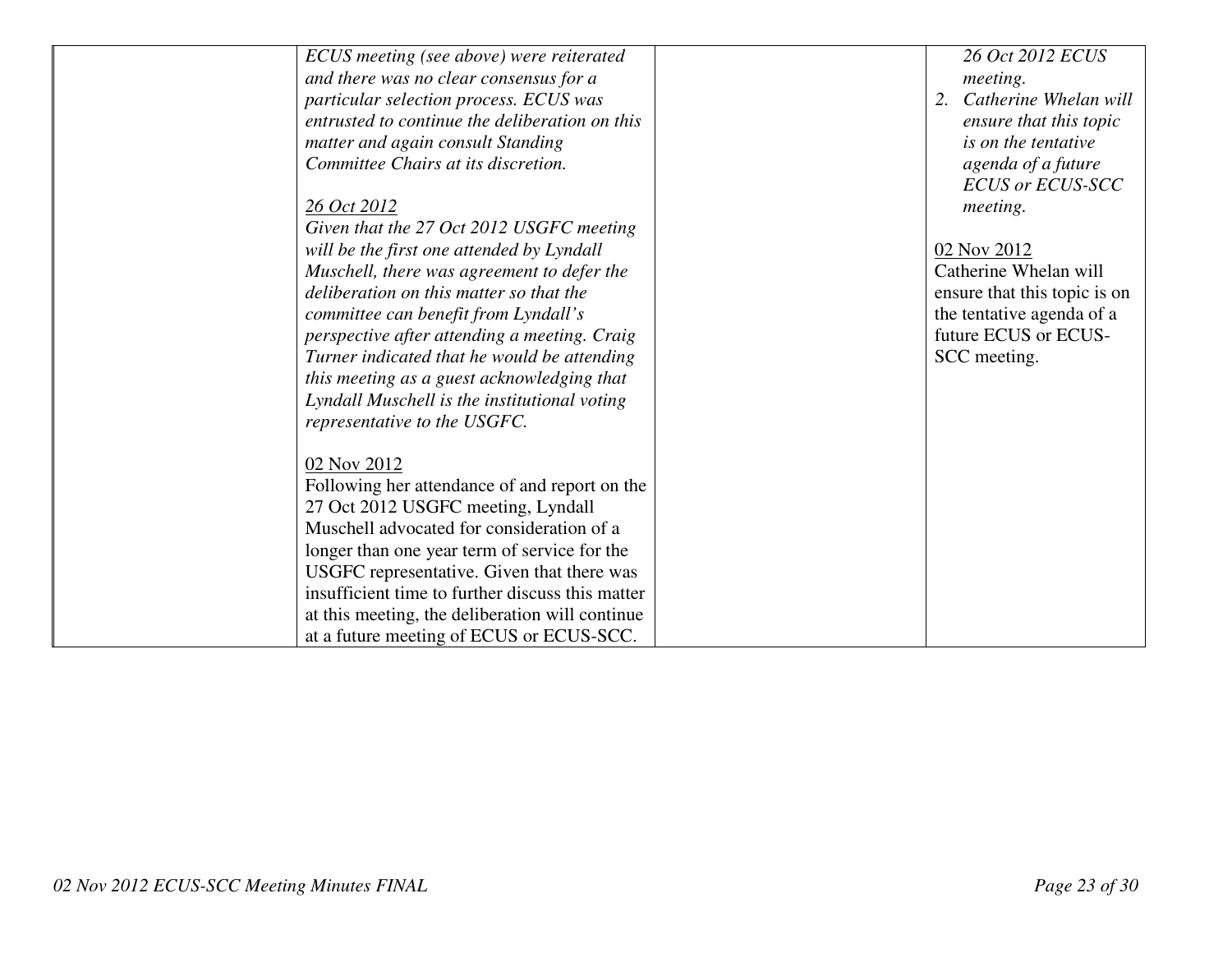| <b>Health Care Network</b>     | 24 Aug 2012                                       | 24 Aug 2012                       | 24 Aug 2012               |
|--------------------------------|---------------------------------------------------|-----------------------------------|---------------------------|
|                                | It was noted that the recent transition to a      | There was agreement that this     | Catherine Whelan to add   |
|                                | new health care providers network has             | matter should be brought to the   | this to 7 Sep 2012 agenda |
|                                | resulted in a smaller pool of in-network          | attention of President Dorman     |                           |
|                                | heath care providers for GC employees.            | and revisited at the 7 Sep 2012   | 7 Sep 2012                |
|                                | Question: Who should take action and what         | ECUS/SCC meeting. This would      | a) Catherine Whelan       |
|                                | action might be taken to affect change and        | facilitate the timely steering of | did add this to the       |
|                                | enlarge the pool of in-network providers?         | this matter to a senate committee | 7 Sep 2012                |
|                                | One opinion was that the USG Presidents           | in the event that action by the   | agenda, however           |
|                                | might be the most effective ambassadors for       | University Senate be deemed       | the consideration         |
|                                | this concern.                                     | necessary or desirable.           | of this item was          |
|                                |                                                   |                                   | postponed to a            |
|                                | 28 Sep 2012                                       |                                   | future meeting.           |
|                                | As Dr. Dorman's service as University             |                                   | b) Catherine Whelan       |
|                                | President had begun 1 Sep 2012, he had not        |                                   | to ensure this item       |
|                                | been present at the 24 Aug 2012 ECUS              |                                   | is added to the           |
|                                | meeting. The aforementioned concern was           |                                   | agenda of a future        |
|                                | rearticulated at this meeting and President       |                                   | ECUS meeting.             |
|                                | Dorman agreed to represent this concern           |                                   |                           |
|                                | with relevant individuals in consultation with    |                                   | 28 Sep 2012               |
|                                | USG staff indicating that he has heard this       |                                   | a) Catherine Whelan       |
|                                | concern expressed a number of times by            |                                   | did add this item to      |
|                                | faculty and staff in the context of his listening |                                   | the 28 Sep 2012           |
|                                | tour. In particular, President Dorman             |                                   | ECUS agenda.              |
|                                | mentioned the July 2012 hire of Marion            |                                   | b) President Dorman       |
|                                | Fedrick as USG Vice Chancellor for Human          |                                   | will represent this       |
|                                | Resources, noting that he planned to consult      |                                   | concern in                |
|                                | with her on this matter.                          |                                   | consultation with         |
|                                |                                                   |                                   | USG staff.                |
| <b>Contingent Faculty</b>      | 1. Craig Turner suggested that the topic of       |                                   | Craig Turner to<br>1.     |
| <b>Participation in Shared</b> | contingent faculty participation in shared        |                                   | locate, identify, and     |
| Governance                     | governance receive consideration by the           |                                   | provide information on    |
|                                | committee at some future meeting.                 |                                   | the AAUP statements       |
|                                | 2. Before consideration of acceptance of          |                                   | that relate to            |
|                                | this suggestion, clarification points were        |                                   | participation of          |
|                                | sought and offered including:                     |                                   | contingent faculty in     |
|                                | a. Who are the contingent faculty? The            |                                   | shared governance         |
|                                | category of contingent faculty is used            |                                   | that might inform this    |

02 Nov 2012 ECUS-SCC Meeting Minutes FINAL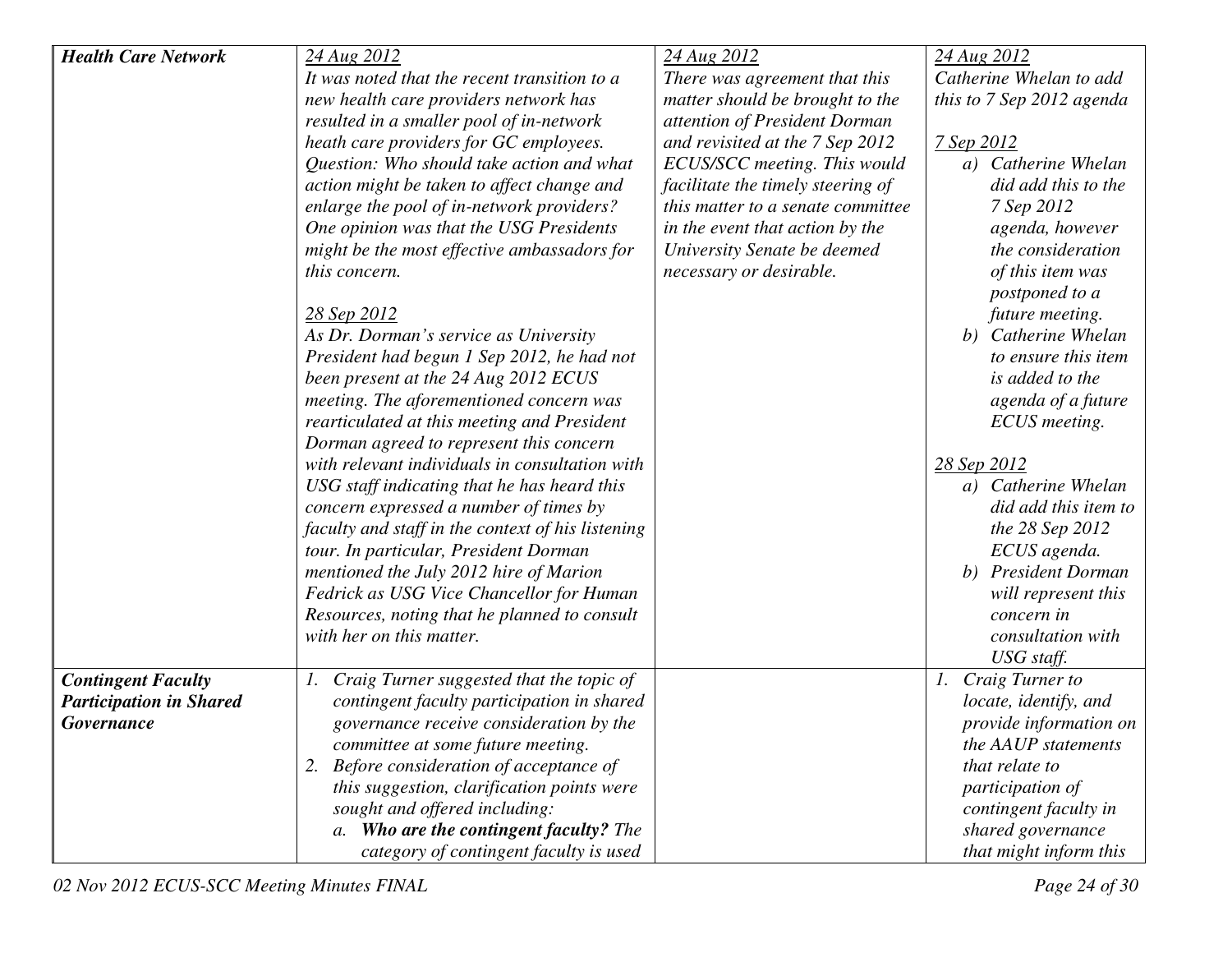| to refer to all non-tenure track          | deliberation.            |
|-------------------------------------------|--------------------------|
| <i>faculty.</i>                           | 2. Catherine Whelan will |
| b. What is the current participation of   | ensure that this topic   |
| the contingent faculty in shared          | is on the tentative      |
| governance? The current eligibility       | agenda of a future       |
| requirements for service as an elected    | <b>ECUS or ECUS-SCC</b>  |
| faculty senator are membership in the     | meeting                  |
| corps of instruction and at least two     |                          |
| years at Georgia College at the start     |                          |
| of the term of service. Thus, some of     |                          |
| the existing university contingent        |                          |
| faculty are eligible to serve as elected  |                          |
| faculty senators, specifically those      |                          |
| holding appointments as lecturers,        |                          |
| senior lecturers and instructors.         |                          |
| c. Is there any external guidance on      |                          |
| best practice of such participation?      |                          |
| Yes, the American Association of          |                          |
| University Professors (AAUP) has          |                          |
| statements on contingent faculty          |                          |
| participation in shared governance        |                          |
| that could inform this deliberation.      |                          |
| 3. An observation was made expressing     |                          |
| appreciation with both the current and    |                          |
| historical level of participation in the  |                          |
| university shared governance by those     |                          |
| holding the university president and      |                          |
| provost positions. In particular, there   |                          |
| was appreciation expressed to both        |                          |
| Interim Provost Liao-Troth and President  |                          |
| Dorman for their participation and        |                          |
| commitment to shared governance.          |                          |
| 4. There was general agreement to accept  |                          |
| the suggestion and to further discuss the |                          |
| topic of contingent faculty participation |                          |
| in shared governance at some future       |                          |
| meeting.                                  |                          |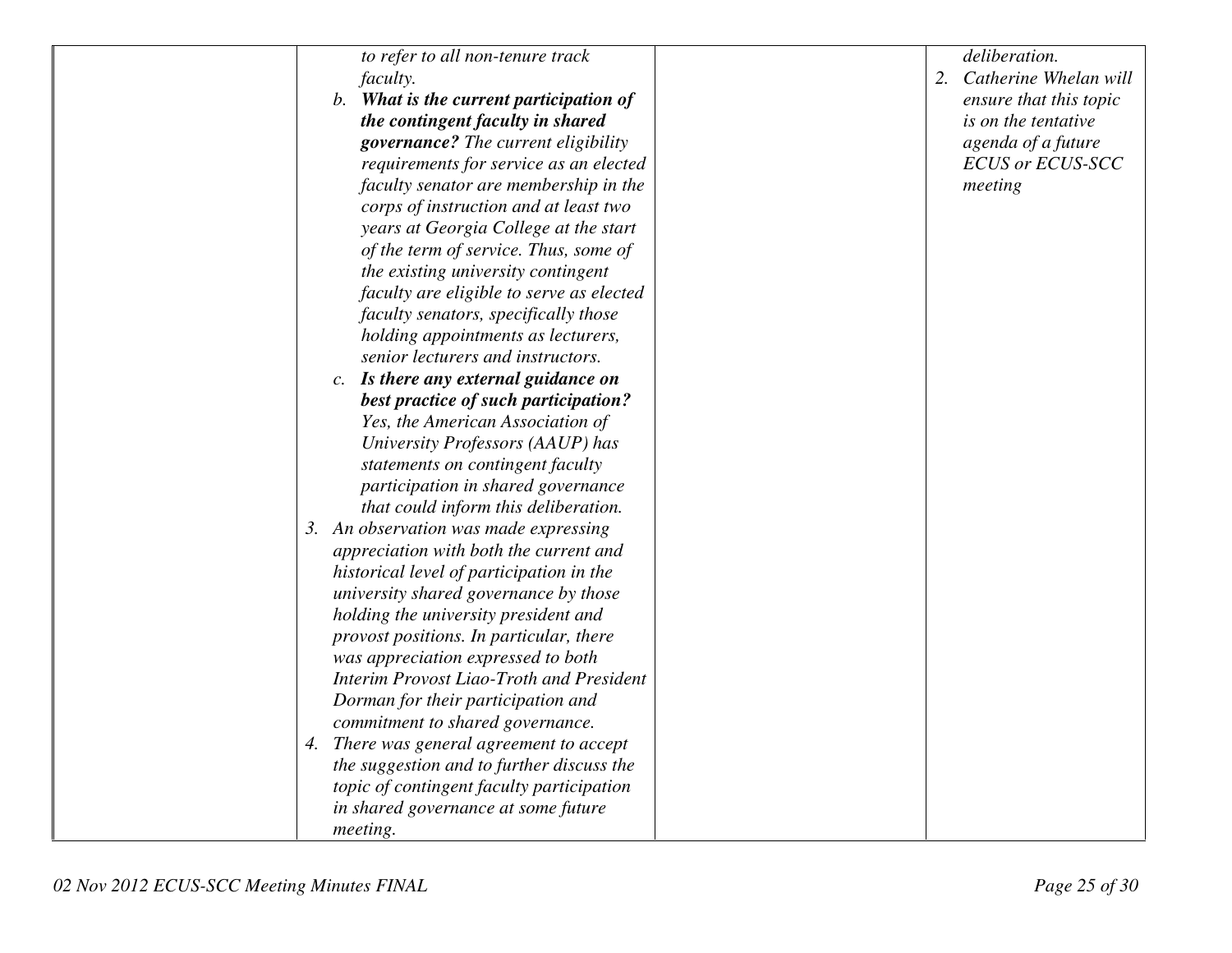| <b>VII. New Business</b>        |                                               |                             |
|---------------------------------|-----------------------------------------------|-----------------------------|
| Actions/Recommendations         |                                               |                             |
| <b>University System of</b>     | Lyndall Muschell is the current USGFC         |                             |
| <b>Georgia Faculty Council</b>  | representative for Georgia College and she    |                             |
| (USGFC)                         | attended the 27 Oct 2012 USGFC meeting at     |                             |
|                                 | Georgia State University. She reported on the |                             |
| <b>Lyndall Muschell</b>         | meeting indicating that the morning session   |                             |
|                                 | of the meeting was a Question and Answer      |                             |
|                                 | session with USG Chancellor Hank Huckaby      |                             |
|                                 | and USG Chief Academic Officer Houston        |                             |
|                                 | Davis and the afternoon session of the        |                             |
|                                 | meeting was self-selected break-out group     |                             |
|                                 | consideration of four topics.                 |                             |
|                                 | 1. Morning session question and answer        |                             |
|                                 | session topics included but were not          |                             |
|                                 | limited to alien students, state employee     |                             |
|                                 | raises, Complete College Georgia,             |                             |
|                                 | participating with businesses, online         |                             |
|                                 | courses, USGFC communication with             |                             |
|                                 | Chancellor and USG staff, BoR policy on       |                             |
|                                 | tenure, USG consolidations, USG review        |                             |
|                                 | of BoR policy, and USG advisory groups.       |                             |
|                                 | 2. The four break-out group topics were       |                             |
|                                 | budget, consolidation, USGFC and              |                             |
|                                 | institutional governance, alien students      |                             |
|                                 | and H.R.                                      |                             |
|                                 | 3. Following the meeting, Lyndall             |                             |
|                                 | forwarded an electronic version of her        |                             |
|                                 | USGFC report that is attached to these        |                             |
|                                 | minutes as a supporting document              |                             |
|                                 | entitled USGFC_Report_2012-10-27.pdf.         |                             |
| <b>University Senate Agenda</b> | <b>Tentative Agenda 16 Nov 2012: Based</b>    | a) Catherine Whelan will    |
| and Minutes Review              | on the committee reports given earlier in     | draft the tentative         |
|                                 | the meeting, there will be four or five       | agenda of the 16 Nov        |
|                                 | motions on the agenda of the 16 Nov           | 2012 meeting of the         |
|                                 | 2012 meeting of the University Senate.        | University Senate.          |
|                                 | a. APC: Syllabus Repository,                  | Motions to be entered<br>b) |
|                                 | b. CAPC: Substantive Change Policy,           | into the online motion      |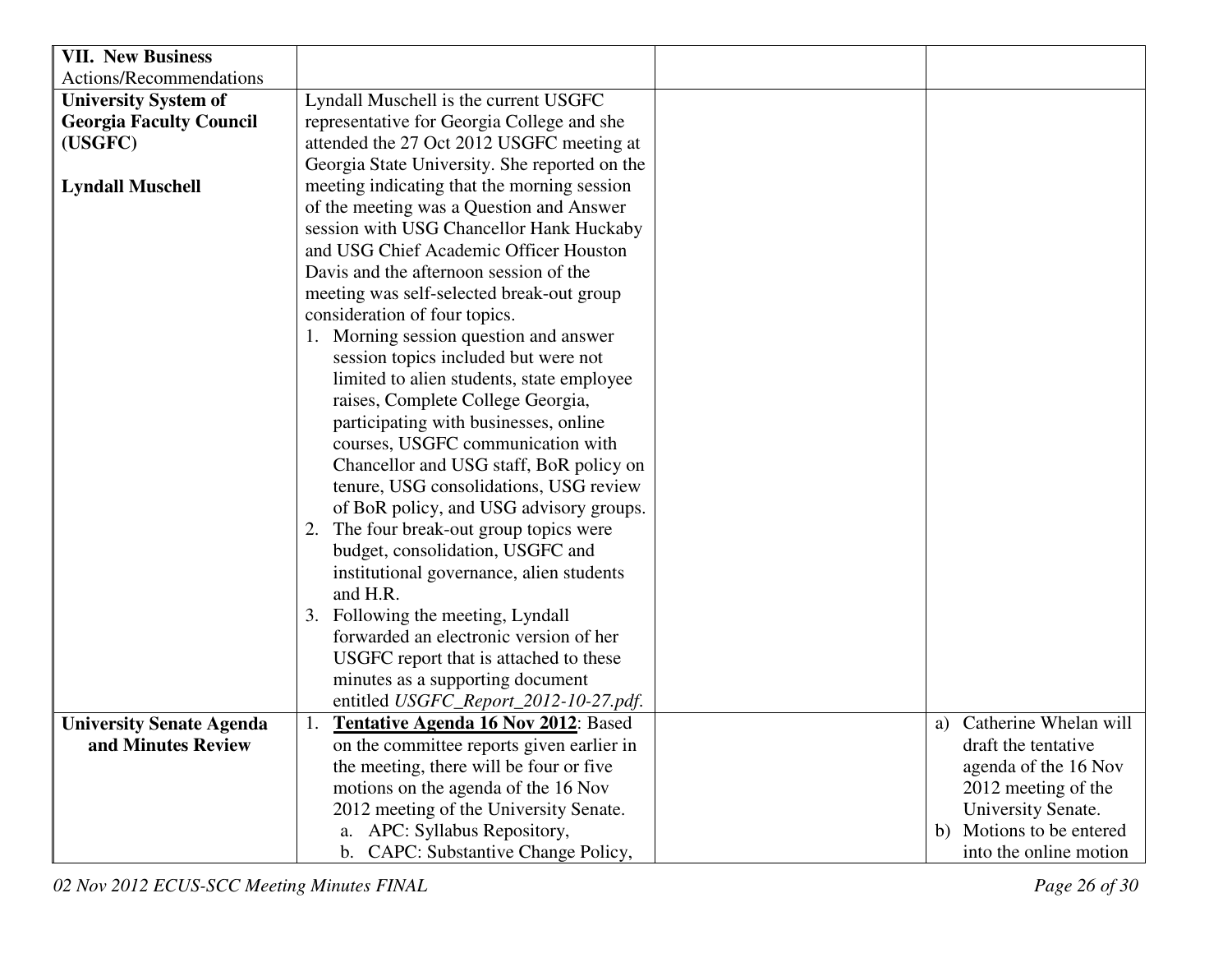|                              | Global Overlay and Study Abroad,            |                     | database by APC and        |  |  |
|------------------------------|---------------------------------------------|---------------------|----------------------------|--|--|
|                              | Global Overlay and the Core, and            |                     | CAPC.                      |  |  |
|                              | possibly MAT in Early Childhood             |                     | Motion text and the<br>c)  |  |  |
|                              | Committee and administrative reports        |                     | supporting documents       |  |  |
|                              | will also be agenda items. Catherine        |                     | for the APC motion         |  |  |
|                              | Whelan may again invite particular          |                     | and the CAPC motions       |  |  |
|                              | administrators to attend the 16 Nov 2012    |                     | that are scheduled to      |  |  |
|                              | university senate meeting. The intent is    |                     | be on the tentative        |  |  |
|                              | to assist in the face to names association  |                     | agenda of the 16 Nov       |  |  |
|                              | of these individuals by members of the      | 2012 meeting of the |                            |  |  |
|                              | University Senate.                          |                     | University Senate to       |  |  |
|                              | 2. A draft of the university senate minutes |                     | be emailed to              |  |  |
|                              | for the 19 Oct 2012 meeting was             |                     | Catherine Whelan by        |  |  |
|                              | circulated to the attendees prior to the    |                     | Bryan Marshall and         |  |  |
|                              | meeting. One amendment to the Interim       |                     | Cara Meade,                |  |  |
|                              | Provost clarifications on faculty status    |                     | respectively.              |  |  |
|                              | was offered to correct the specification of |                     | Craig Turner will<br>d)    |  |  |
|                              | a timeline detail, specifically to replace  |                     | distribute to the          |  |  |
|                              | "summer of 2012" with "spring of 2012"      |                     | university senators the    |  |  |
|                              | in the context of the President's Cabinet   |                     | draft university senate    |  |  |
|                              | work. The draft minutes were approved       |                     | minutes (as amended)       |  |  |
|                              | as amended for distribution to the          |                     | for the 19 Oct 2012        |  |  |
|                              | university senators for review.             |                     | meeting providing the      |  |  |
|                              |                                             |                     | university senators an     |  |  |
|                              |                                             |                     | opportunity to review      |  |  |
|                              |                                             |                     | these minutes.             |  |  |
|                              |                                             |                     |                            |  |  |
| <b>VIII. Next Meeting</b>    |                                             |                     |                            |  |  |
| (Tentative Agenda, Calendar) |                                             |                     |                            |  |  |
| 1. Calendar                  | 16 Nov 2012 @ 2pm Univ. Senate A&S 2-72     |                     |                            |  |  |
|                              | 30 Nov 2012 @ 2pm Uni. Senate committees    |                     |                            |  |  |
|                              | 7 Dec 2012 @ 2pm ECUS/SCC Parks 301         |                     |                            |  |  |
| 2. Tentative Agenda          | Some of the deliberation today generated    |                     | Catherine Whelan will      |  |  |
|                              | tentative agenda items for future ECUS and  |                     | ensure that such items are |  |  |
|                              | ECUS-SCC meetings.                          |                     | added to agendas of the    |  |  |
|                              |                                             |                     | appropriate ECUS and/or    |  |  |
|                              |                                             |                     | ECUS-SCC meetings.         |  |  |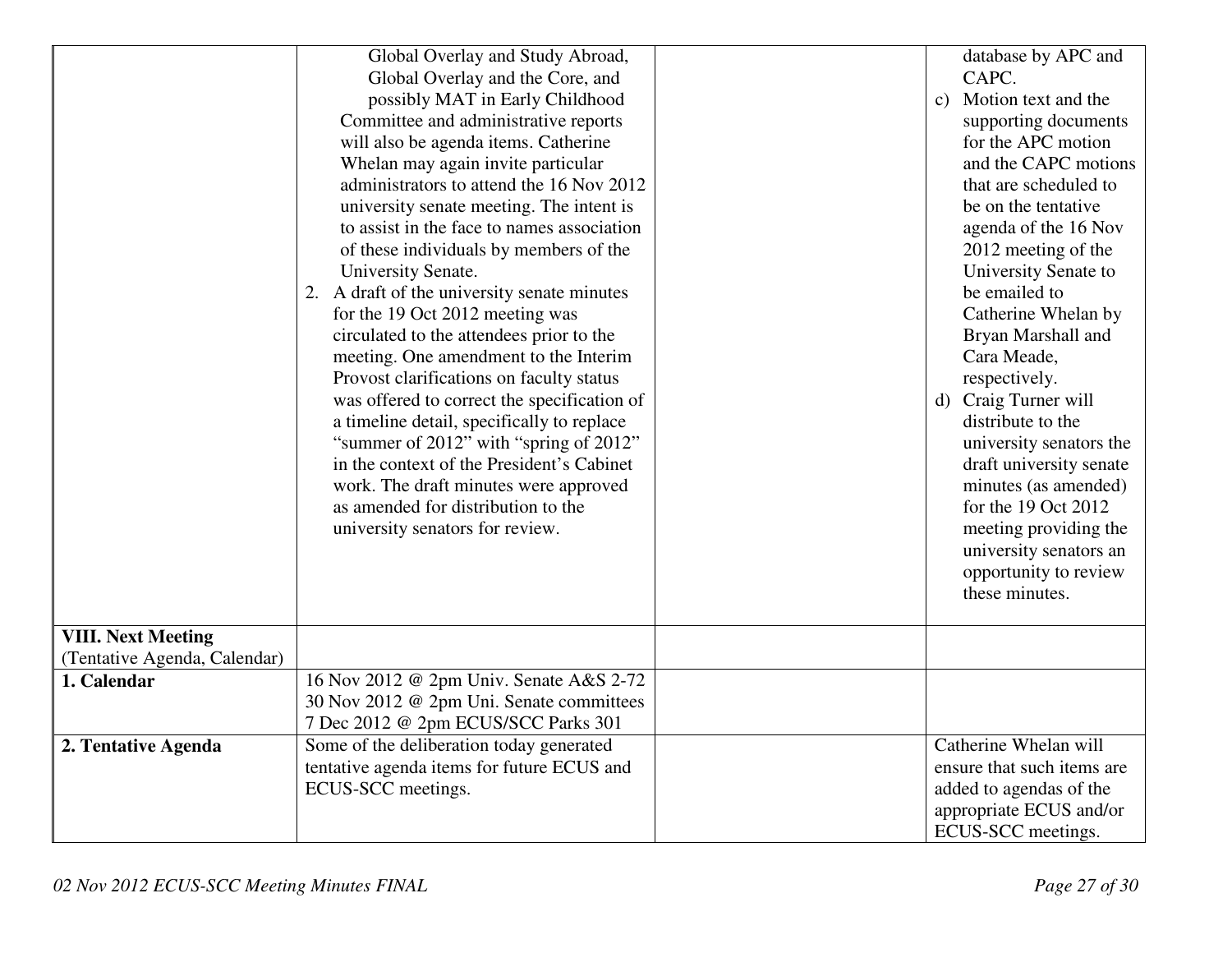| <b>IX.</b> Adjournment | As there was no further business to consider, | The motion to adjourn was |  |
|------------------------|-----------------------------------------------|---------------------------|--|
|                        | a motion to adjourn was made and seconded.    | approved and the meeting  |  |
|                        |                                               | adjourned at 3:24 pm.     |  |

### **Distribution:**

First; To Committee Membership for Review Second: Posted to the Minutes Website

**Approved by:**<br> **Committee Chairperson (Including this Approval by chair at committee discretion)**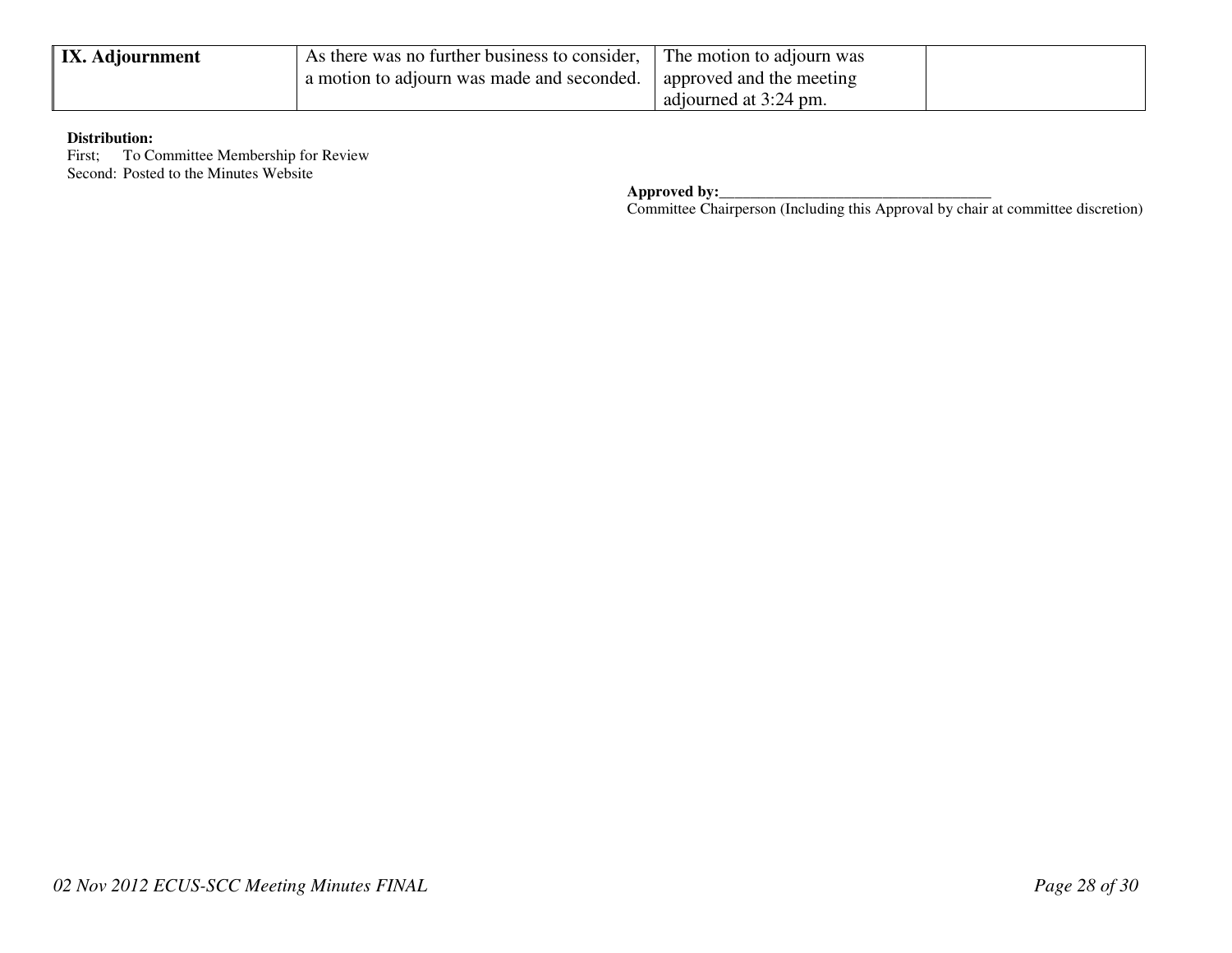# **COMMITTEE NAME:** <sup>E</sup>XECUTIVE COMMITTEE OF THE UNIVERSITY SENATE (ECUS) **COMMITTEE OFFICERS:** <sup>C</sup>ATHERINE WHELAN (CHAIR), <sup>L</sup>YNDALL MUSCHELL (VICE-CHAIR) <sup>C</sup>RAIG TURNER (SECRETARY**) ACADEMIC YEAR:** 2011-2012

## **AGGREGATE MEMBER ATTENDANCE AT COMMITTEE MEETINGS FOR THE ACADEMIC YEAR: "P" denotes Present, "A" denotes Absent, "R" denotes Regrets, "N/A" denotes Not Applicable (not on committee)**

| Acronyms                            | EFS = Elected Faculty Senator;                                                                                                      |             |                |              |  |  |  |
|-------------------------------------|-------------------------------------------------------------------------------------------------------------------------------------|-------------|----------------|--------------|--|--|--|
|                                     | $CoAS = College$ of Arts & Sciences, $CoB = College$ of Business; $CoE = College$ of Education; $CoHS = College$ of Health Sciences |             |                |              |  |  |  |
| <b>Meeting Dates</b>                |                                                                                                                                     | 08-24-12    | $09 - 28 - 12$ | $10-26-12$   |  |  |  |
| Janet Clark                         |                                                                                                                                     | $\mathbf P$ | P              | P            |  |  |  |
|                                     | EFS; CoAS; ECUS Chair Emeritus                                                                                                      |             |                |              |  |  |  |
| <b>Steve Dorman</b>                 |                                                                                                                                     | N/A         | P              | P            |  |  |  |
| <b>University President</b>         |                                                                                                                                     |             |                |              |  |  |  |
| Paul Jones                          |                                                                                                                                     | R           | N/A            | N/A          |  |  |  |
| <b>Interim University President</b> |                                                                                                                                     |             |                |              |  |  |  |
| Joshua Kitchens                     |                                                                                                                                     | P           | P              | P            |  |  |  |
| EFS; Library                        |                                                                                                                                     |             |                |              |  |  |  |
| Matthew Liao-Troth                  |                                                                                                                                     | P           | R              | $\mathbf{P}$ |  |  |  |
| <b>Interim Provost</b>              |                                                                                                                                     |             |                |              |  |  |  |
| Deborah MacMillan                   | P                                                                                                                                   |             | P              | P            |  |  |  |
| EFS; CoHS                           |                                                                                                                                     |             |                |              |  |  |  |
| Lyndall Muschell                    |                                                                                                                                     | P           | P              | $\mathsf{P}$ |  |  |  |
| EFS; CoE; ECUS Vice-Chair           |                                                                                                                                     |             |                |              |  |  |  |
| Craig Turner                        |                                                                                                                                     | P           |                |              |  |  |  |
| EFS; CoAS; ECUS Secretary           |                                                                                                                                     |             | P              | P            |  |  |  |
| Catherine Whelan                    |                                                                                                                                     |             |                |              |  |  |  |
| EFS; CoB; ECUS Chair                |                                                                                                                                     | R           | P              | P            |  |  |  |
|                                     |                                                                                                                                     |             |                |              |  |  |  |
|                                     |                                                                                                                                     |             |                |              |  |  |  |